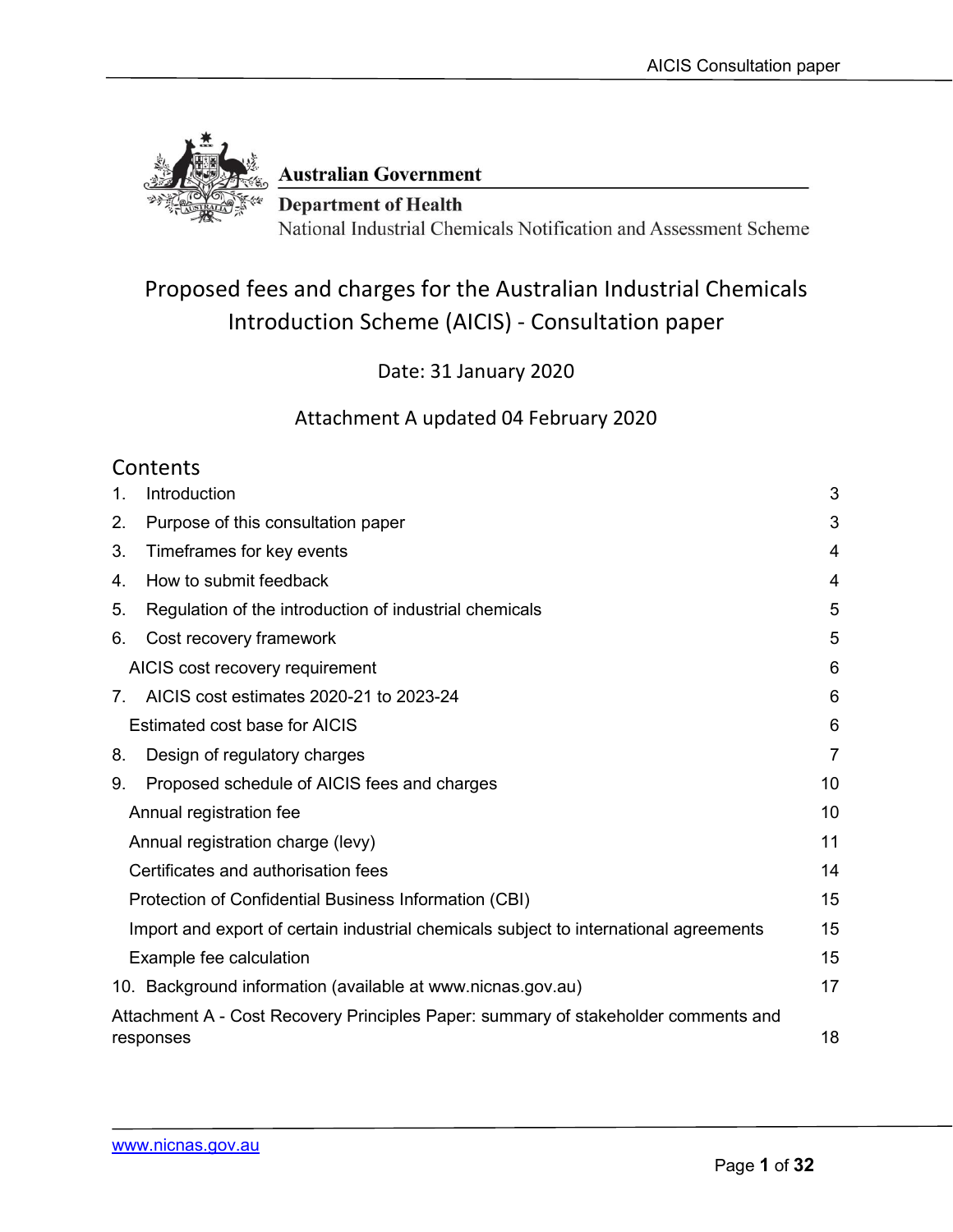#### Tables

- Table 1. Timeframes for key events
- Table 2. AICIS estimated cost base, 2020-21 to 2023-24
- Table 3. Examples of AICIS outputs as direct and indirect costs
- Table 4. Estimated costs of AICIS by regulatory output
- Table 5. Registration fee 2020-21
- Table 6. Option 1 AICIS registration levy 2020-21
- Table 7. Option 2 AICIS registration levy 2020-21
- Table 8. Option 3 AICIS registration levy 2020-21
- Table 9. Option 4 AICIS registration levy percentage charge 2020-21
- Table 10. Comparison of amount payable for annual registration (fee and levy) 2020-21
- Table 11. Certificate and authorisation fees 2020-21
- Table 12. Protection of Confidential Business Information (CBI) 2020-21
- Table 13. Import and export of certain industrial chemicals subject to international agreements 2020-21
- Table 14. Cost calculation: processing an 'Application for registration'
- Table 15. Cost calculation breakdown of the business processes for 'Maintaining register of industrial chemicals introducers'
- Table 16. Cost calculation breakdown of 'Compliance Support Officer'
- Table 17. Cost calculation breakdown of 'Compliance Support Officer' by direct and indirect cost

### Figures

Figure 1. Activity based cost model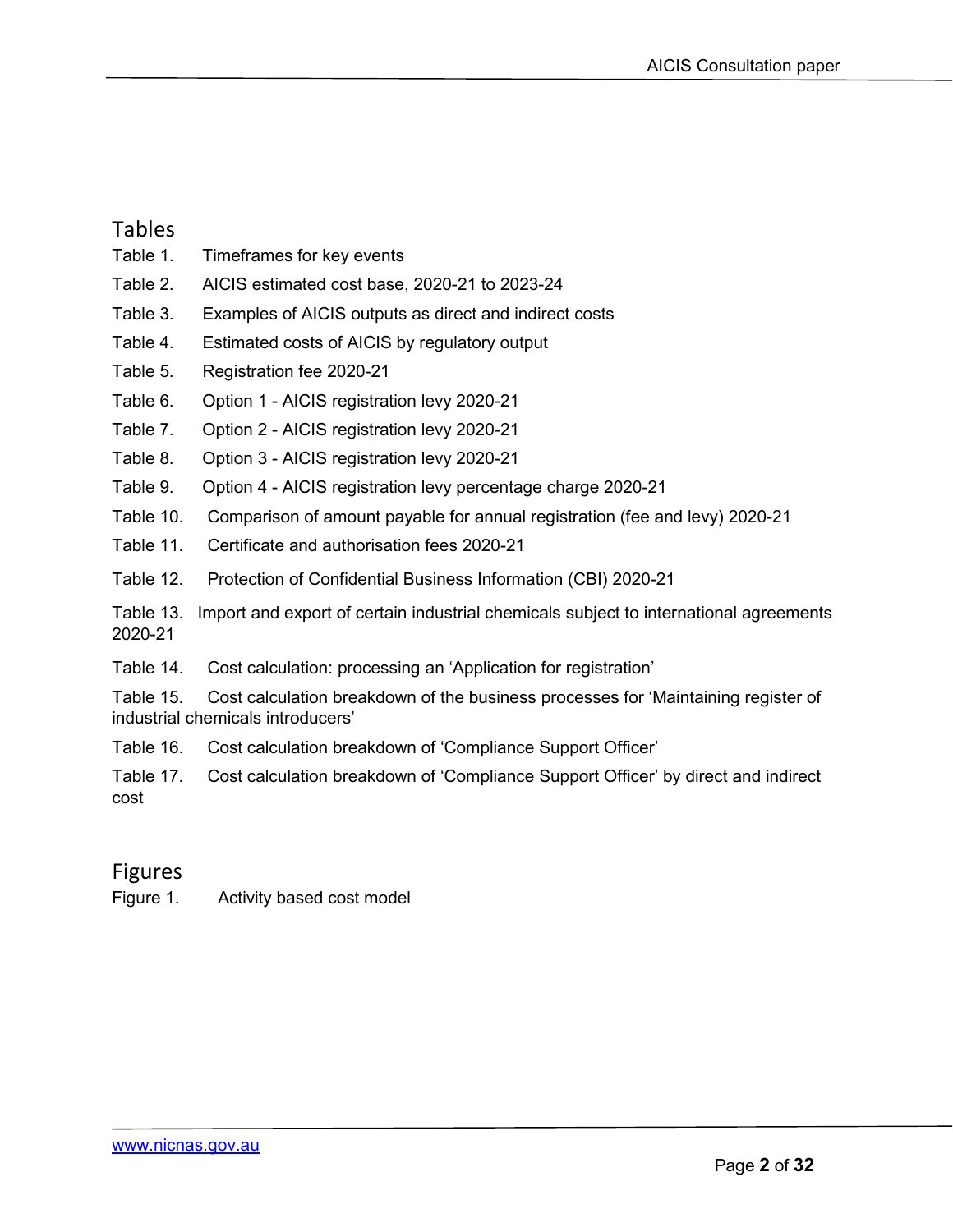## <span id="page-2-0"></span>1. Introduction

Within the Department of Health, the Office of Chemical Safety (OCS) is responsible for regulating the introduction of industrial chemicals. OCS currently administers the National Industrial Chemicals Notification and Assessment Scheme (NICNAS).

On 26 May 2015, the Australian Government announced its decision to implement a range of reforms to the regulation of industrial chemicals. These reforms streamline the assessment process for industrial chemicals to reduce the regulatory burden on the sector, while also maintaining Australia's robust chemical safety standards.

To implement these reforms, there is now a new Australian industrial chemicals law — the *Industrial Chemicals Act 2019,* associated legislation and delegated legislation —that provides the legal framework for a new regulatory scheme for the importation and manufacture of industrial chemicals in Australia. From 1 July 2020, NICNAS will be replaced by the Australian Industrial Chemicals Introduction Scheme (AICIS).

The main purpose of AICIS will remain the same as the current scheme: to protect the Australian people and the environment by assessing the risks from the introduction and use of industrial chemicals.

AICIS has been designed to make regulatory effort more proportionate to the risks posed by industrial chemicals and to promote safer innovation by encouraging the introduction of lower risk chemicals. A high level comparison of capabilities and processes under the old scheme and new scheme, as well as the benefits of the new model of regulation were presented in the consultation paper on Principles for Cost Recovery of [the Australian Industrial Chemicals](https://www.nicnas.gov.au/__data/assets/pdf_file/0011/89624/AICIS-cost-recovery-principles-paper-Final-16-Sep-2019.pdf)  [Introduction Scheme.](https://www.nicnas.gov.au/__data/assets/pdf_file/0011/89624/AICIS-cost-recovery-principles-paper-Final-16-Sep-2019.pdf)

More detailed information on the new scheme is available on the NICNAS website: <https://www.nicnas.gov.au/New-scheme-1-July-2020>

Introducers of industrial chemicals will be subject to cost recovery fees and levies under AICIS from 1 July 2020. This is consistent with the current cost recovery arrangements for NICNAS and reflects the Government's decision to continue full cost recovery for the new regulatory scheme.

Cost recovery involves government entities charging individuals or non-government organisation some or all of the efficient costs of specific government activities. The [Australian](https://www.finance.gov.au/government/managing-commonwealth-resources/australian-government-charging-framework/charging-regulatory-activities-cost-recovery)  [Government Charging Framework](https://www.finance.gov.au/government/managing-commonwealth-resources/australian-government-charging-framework/charging-regulatory-activities-cost-recovery) (AGCF), which incorporates the [Australian Government Cost](https://www.finance.gov.au/publications/resource-management-guides/australian-government-cost-recovery-guidelines-rmg-304)  [Recovery Guidelines](https://www.finance.gov.au/publications/resource-management-guides/australian-government-cost-recovery-guidelines-rmg-304) (CRGs), sets out the framework under which government entities design, implement and review regulatory charging arrangements.

# <span id="page-2-1"></span>2. Purpose of this consultation paper

This consultation paper provides information on how we propose to recover the costs of regulatory activities from 1 July 2020. Before finalising charging arrangements, we seek feedback from interested stakeholders on the proposed charging arrangements for AICIS. All feedback received will be reviewed and considered, to inform fees and charges which will be finalised through a Cost Recovery Implementation Statement (CRIS).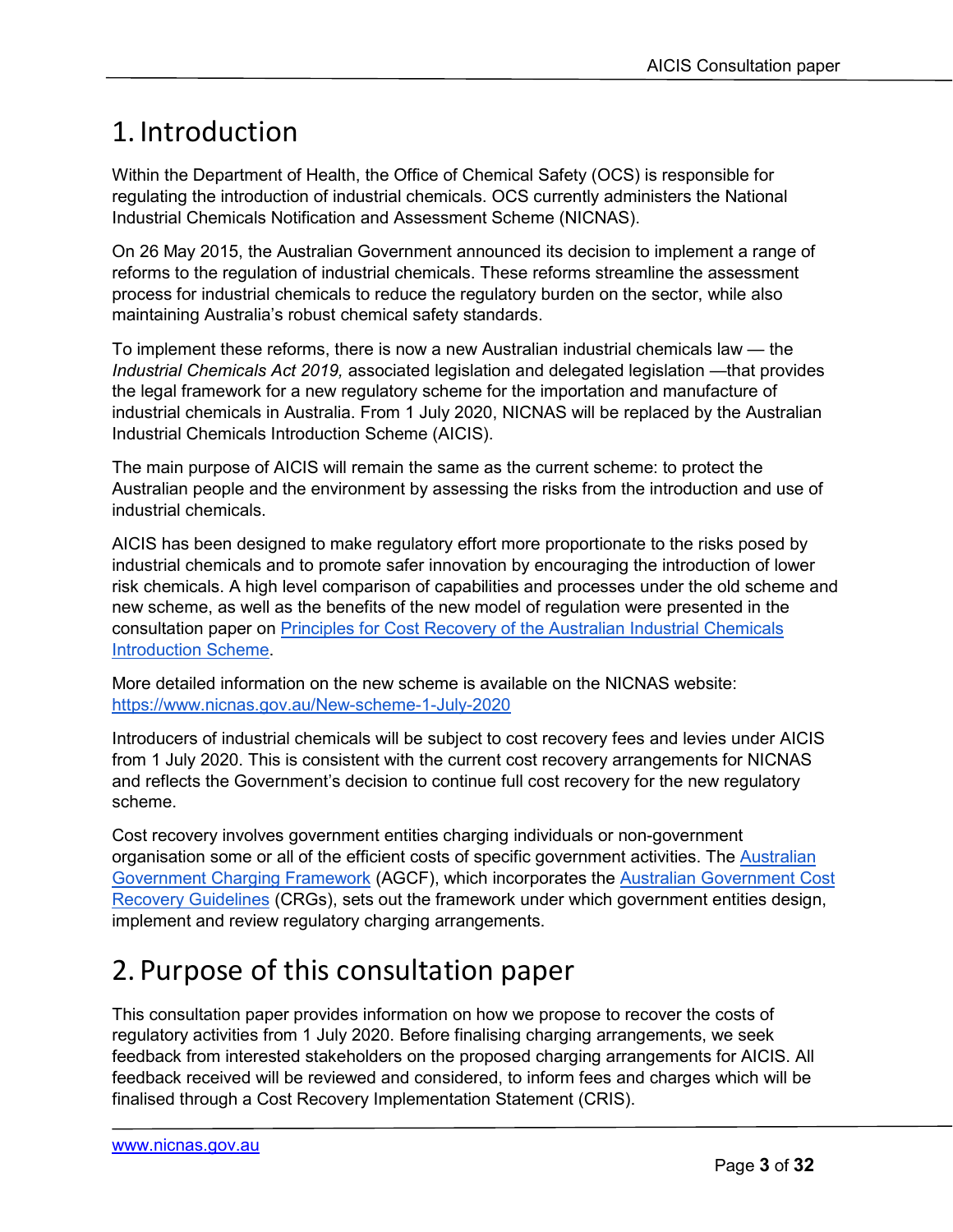In September 2019, stakeholder feedback was sought on the [principles that will inform the](https://www.nicnas.gov.au/__data/assets/pdf_file/0011/89624/AICIS-cost-recovery-principles-paper-Final-16-Sep-2019.pdf)  construction [of cost recovery arrangements for AICIS.](https://www.nicnas.gov.au/__data/assets/pdf_file/0011/89624/AICIS-cost-recovery-principles-paper-Final-16-Sep-2019.pdf) Stakeholder comments were taken into account in developing the proposed charging arrangements outlined in this consultation paper. [Attachment A](#page-17-0) summarises stakeholder comments and OCS responses to those comments.

# <span id="page-3-0"></span>3. Timeframes for key events

The proposed timeframes for key events are outlined below. These timeframes are provisional and may be subject to change, depending on adjustments or other actions required in response to feedback received and government considerations.

### **Table 1 - Timeframes for key events**

| <b>Event</b>                                                      | Timeframe                     |
|-------------------------------------------------------------------|-------------------------------|
| Cost recovery principles paper published for public consultation  | September 2019<br>(completed) |
| Consultation feedback period closed                               | October 2019<br>(completed)   |
| Proposed fees and charges paper published for public consultation | February - March 2020         |
| Relevant Government approvals for charging arrangements           | April - June 2020             |
| <b>Publication of Cost Recovery Implementation Statement</b>      | June 2020.                    |
| New 2020-21 fees and charges come into effect                     | 1 July 2020                   |

## <span id="page-3-1"></span>4.How to submit feedback

Feedback on AICIS proposed cost recovery arrangements can be submitted:

- online at<https://www.nicnas.gov.au/have-your-say/current-consultations>
- via email to [info@nicnas.gov.au](mailto:info@nicnas.gov.au)
- via post at NICNAS GPO Box 58 Sydney NSW 2001

Submissions will be accepted until 13 March 2020.

Feedback received in response to the **Principles for Cost Recovery of the Australian Industrial** [Chemicals Introduction Scheme](https://www.nicnas.gov.au/__data/assets/pdf_file/0011/89624/AICIS-cost-recovery-principles-paper-Final-16-Sep-2019.pdf) consultation paper is summarised at [Attachment A.](#page-17-0) Stakeholders need not reiterate previous feedback in this round of consultation.

For the purposes of the current consultation, we encourage submissions addressing issues such as:

● In response to earlier feedback regarding the abrupt increases in levies when transitioning between registration levels, through this consultation paper we are exploring a range of options for calculating registration levies.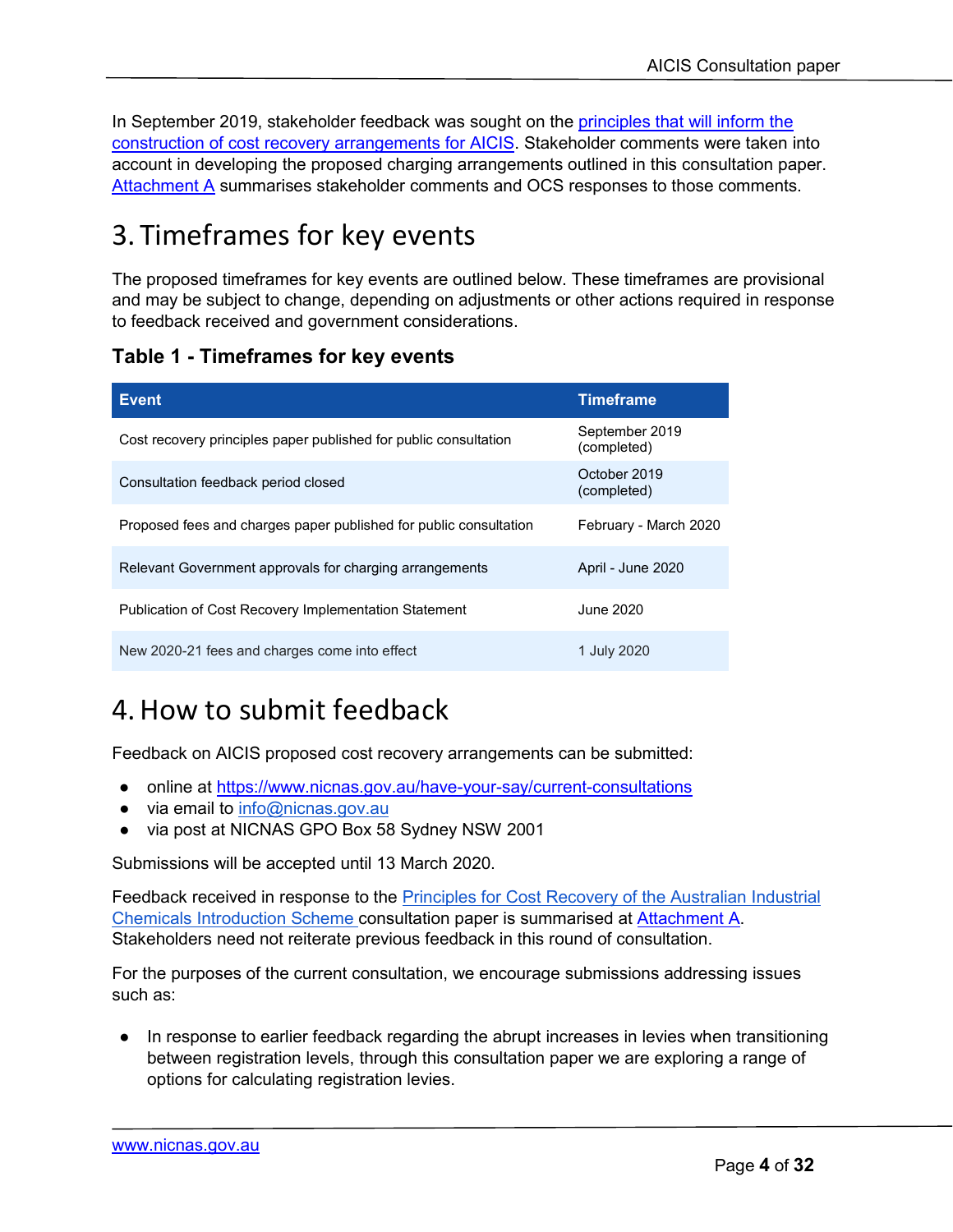- What is your preferred option for calculating the registration levy from those proposed in Tables 6 – 9 of this consultation paper and for what reasons?
- Earlier feedback expressed concern about the potential business impact of increased fees and charges, particularly for small businesses.
	- Now that fees and charges have been quantified in this consultation paper, what are the potential impacts of the proposed fees and charges on your business?
- Are there other economic conditions, or changes to fees and charges payable to the Australian Government that will have business impacts in addition to those arising from AICIS's proposed fees and charges? Please provide details.
- Do you anticipate a change in the frequency and type of interaction with the regulator over the next three years? Please provide details.

# <span id="page-4-0"></span>5. Regulation of the introduction of industrial chemicals

The primary objective of AICIS is to protect the Australian people and environment by assessing the risks of industrial chemicals and promoting their safe use by providing information and making recommendations for risk management. A full list of activities undertaken to support this objective were provided in the [Principles for Cost Recovery of the Australian Industrial](https://www.nicnas.gov.au/__data/assets/pdf_file/0011/89624/AICIS-cost-recovery-principles-paper-Final-16-Sep-2019.pdf)  [Chemicals Introduction Scheme](https://www.nicnas.gov.au/__data/assets/pdf_file/0011/89624/AICIS-cost-recovery-principles-paper-Final-16-Sep-2019.pdf) consultation paper.

AICIS will contribute to Outcome 5 (Regulation, Safety and Protection) of the Health Portfolio Budget Statements. Outcome 5 relates to the protection of the health and safety of the Australian community through the regulation of therapeutic goods, chemicals, gene technology and blood and organ products.

# <span id="page-4-1"></span>6. Cost recovery framework

Since April 2015, the Australian Government has applied the AGCF, which incorporates the CRGs, across the government sector. The AGCF provides that where an individual or organisation creates the demand for a government activity, they should generally be charged for it, unless the Government has decided to fund the activity.

Consistent with the cost recovery arrangements currently in place for NICNAS, we will recover costs associated with regulating the introduction of industrial chemicals under AICIS by imposing fees and charges on activities associated with the import and manufacture of industrial chemicals.

Fees and charges have been designed in accordance with cost recovery principles of:

- Efficiency and effectiveness;
- Transparency and accountability; and
- Stakeholder engagement.

For more information on how the cost recovery principles have been applied, refer to the [Principles for Cost Recovery of the Australian Industrial Chemicals Introduction Scheme](https://www.nicnas.gov.au/__data/assets/pdf_file/0011/89624/AICIS-cost-recovery-principles-paper-Final-16-Sep-2019.pdf) consultation paper.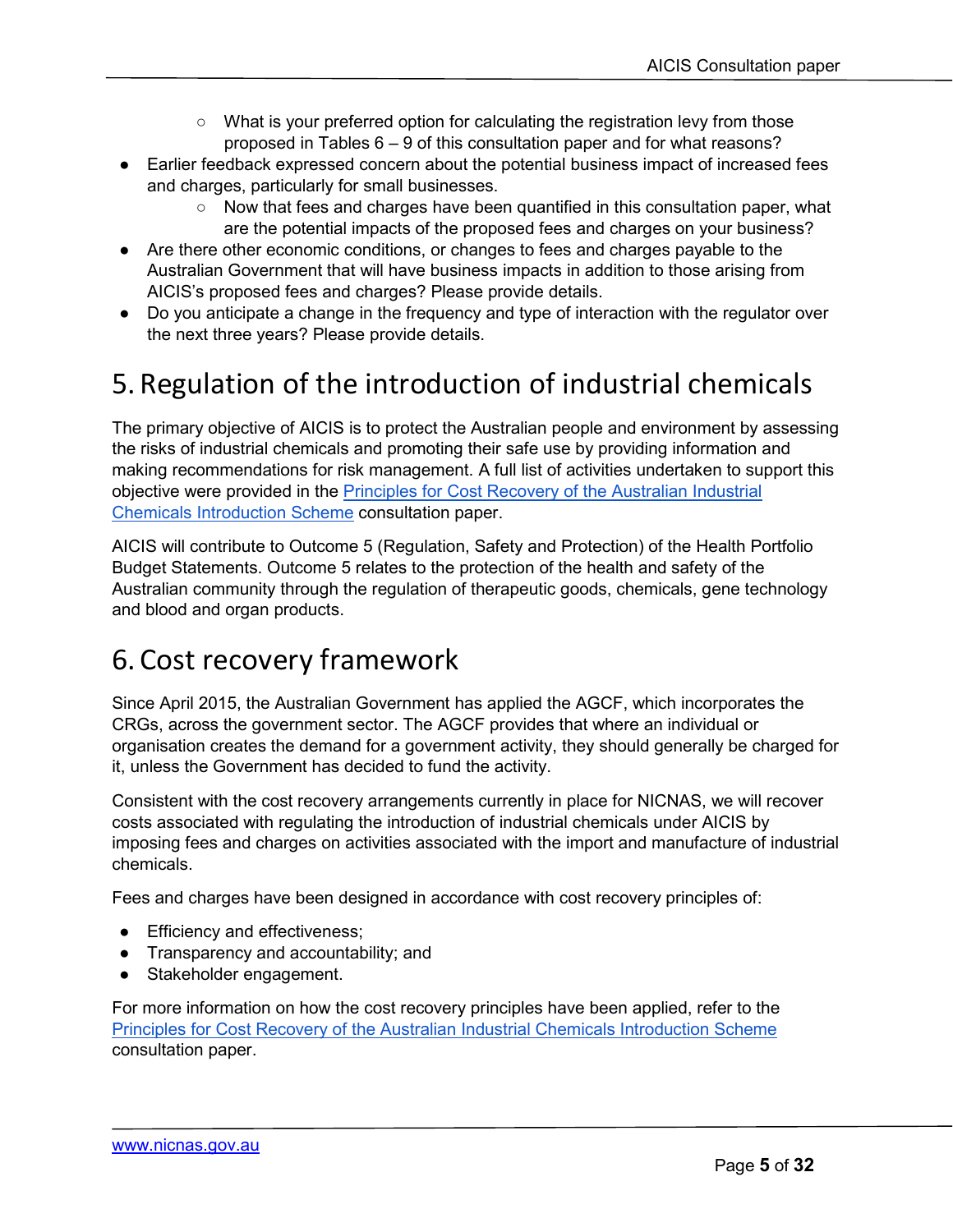## <span id="page-5-0"></span>AICIS cost recovery requirement

The new regulatory scheme does not change the Government policy position that the full cost of regulatory activities will be recovered through fees and charges paid by regulated entities (predominantly introducers of industrial chemicals). Policy authority for full cost recovery of NICNAS activities was provided for in the 1994–95 Budget under the measure "Implementing full cost recovery in 1996–97 for National Industrial Chemicals Notification and Assessment Scheme".

Statutory authority for cost recovery of AICIS is provided for in the following Acts and charging arrangements will be reflected in rules and regulations made under these Acts:

- *Industrial Chemicals Act 2019*
- *Industrial Chemicals Charges (Customs) Act 2019*
- *Industrial Chemicals Charges (Excise) Act 2019*
- *Industrial Chemicals Charges (General) Act 2019*.

Cost recovery is considered appropriate because:

- Introducers will continue to create the need for the regulatory activity by introducing industrial chemicals in the market;
- To effectively regulate the introduction of industrial chemicals under the *Industrial Chemicals Act 2019*, AICIS requires skilled staff and sufficient technical resources to undertake a number of activities. and
- Charging will provide transparency about the cost of resources involved in regulating the introduction of industrial chemicals. It will also promote equity by ensuring that those who use, or create the need for Australian Government regulatory services, bear the costs.

## <span id="page-5-1"></span>7.AICIS cost estimates 2020-21 to 2023-24

## <span id="page-5-2"></span>Estimated cost base for AICIS

The key cost drivers in estimating the cost base for AICIS are:

- the **resources** needed to conduct each business activity
- the **annual volume** of each business activity performed.

While the objective of the new scheme will remain the same as the current scheme, the way in which this objective is achieved is shifting significantly under AICIS. The new scheme has been designed to make regulatory effort more proportionate to the risks posed by industrial chemicals and to promote safer innovation by encouraging the introduction of lower risk chemicals.

This fundamentally changes the way introducers interact with AICIS and changes the capabilities and processes required to achieve improved regulatory outcomes under the new scheme. These changes were outlined in the **Principles for Cost Recovery of the Australian** [Industrial Chemicals Introduction Scheme](https://www.nicnas.gov.au/__data/assets/pdf_file/0011/89624/AICIS-cost-recovery-principles-paper-Final-16-Sep-2019.pdf) consultation paper.

Where possible, historical data are used to determine the cost of AICIS activities, that is, resources required and frequency (annual volume). However, due to the significant changes in activities to be conducted under the new scheme, assumptions based on management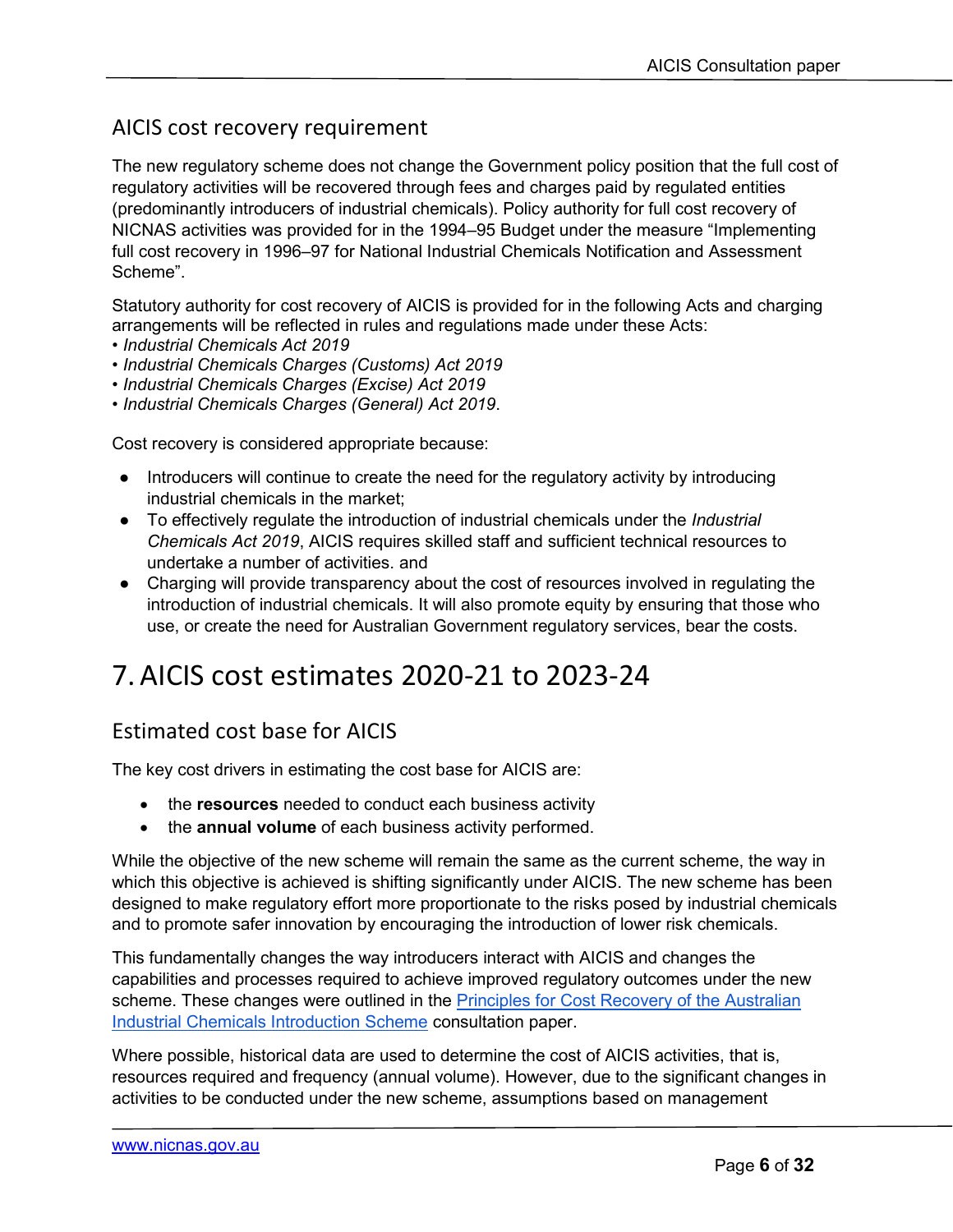estimates are required to estimate the resourcing requirements and frequency for some new and changed activities.

The Department of the Environment and Energy (DoEE – to be known as the Department of Agriculture, Water and the Environment from February 2020), will continue to undertake the environmental component of risk assessments, the costs of which will continue to be included within the AICIS cost base. In accordance with the CRGs, the fees and charges will be set to recover the efficient costs of providing these services.

Table 2 details the estimated cost base for the 2020-21 financial year and forward estimates for the following three years.

| <b>Expenses</b>                            | 2020-21    | 2021-22    | 2022-23    | 2023-24      |
|--------------------------------------------|------------|------------|------------|--------------|
| <b>Employee and contractor expenditure</b> | 11,983,816 | 13,016,326 | 14,357,907 | 15,838,703   |
| Non-employee expenses                      | 9,292,504  | 9,927,892  | 10,450,482 | 10,732,922   |
| Supplier (including DoEE)                  | 7,350,383  | 7,985,771  | 8,508,361  | 8,790,801    |
| Depreciation                               | 1,942,121  | 1,942,121  | 1,942,121  | 1,942,121    |
| Cost recovery reserve <sup>1</sup>         | 560,936    | 571,935    | 582,934    | 593,932      |
| <b>Total</b>                               | 21,837,257 | 23,516,153 | 25,391,323 | 27, 165, 557 |

#### **Table 2 - AICIS estimated cost base, 2020-21 to 2023-24**

The cost base is comprised only of the costs related to delivering regulatory functions. No other costs such as those incurred for policy functions by areas in the Department of Health other than OCS are included in the cost base.

# <span id="page-6-0"></span>8.Design of regulatory charges

The cost base for AICIS is comprised of several activities which, when taken together, are necessary to efficiently and effectively regulate the introduction of industrial chemicals under the *Industrial Chemicals Act 2019*. These activities can be aggregated and grouped into two categories: regulatory outputs and support activities.

Regulatory outputs are activities provided to an individual or organisation or those provided to a broader group of individuals and organisations. In accordance with the AGCF, OCS will continue to recover the costs of undertaking regulatory activities using a combination of fees and levies based on the demand for a government activity or intervention.

OCS will continue to charge **fees for services** where a direct relationship exists between the AICIS regulatory activity being performed and the individual or organisation requesting that

<span id="page-6-1"></span> $1$  A reserve is maintained with 3 months operating expense to manage fluctuations in revenue and expense relating to regulatory activity.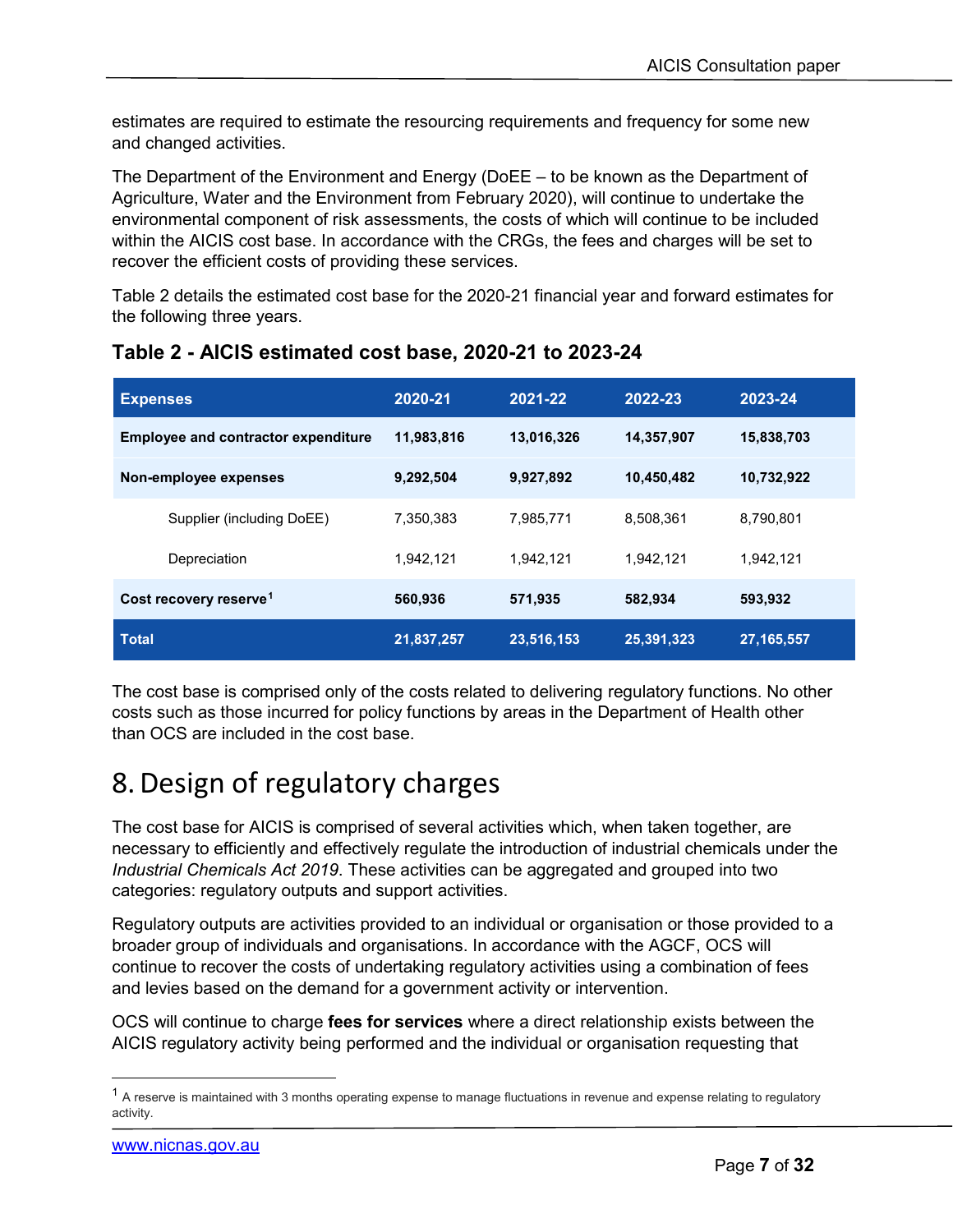activity. Under these circumstances, the activities performed and their associated costs are driven by a specific need created by the applicant.

When the cost of the AICIS activity can be reasonably and accurately attributed to a broader group of organisations (or individuals) rather than a single entity, the activity is proposed to be funded through an **cost recovery levy**. In these instances, the level of demand for Government activity or intervention is collectively driven by the broader industry rather than a single entity.

Table 3 outlines regulatory outputs and support activities classified as direct costs and support activities that are classified as indirect costs (refer below for details).

| <b>Regulatory outputs:</b><br><b>Direct costs</b>                                       | <b>Regulatory outputs:</b><br><b>Direct costs</b>                     | <b>Support activities:</b><br>Indirect costs |
|-----------------------------------------------------------------------------------------|-----------------------------------------------------------------------|----------------------------------------------|
| (fees for services)                                                                     | (cost recovery levies)                                                |                                              |
| Registration of introducers                                                             | Compliance monitoring and<br>enforcement                              | Management of Special Account                |
| Certificate applications                                                                | Post market assessments of listed<br>chemicals                        | Human resources management                   |
| Authorisation applications                                                              | Pre-introduction reports and post-<br>introduction declarations       | Corporate governance                         |
| Inventory Listing applications                                                          | Maintenance of Inventory                                              | Freedom of Information requests              |
| Confidential Business Information<br>Protection applications                            | Stakeholder engagement/education                                      | IT support                                   |
| Applications for import / export of<br>industrial chemicals into or out of<br>Australia | Enquiries and complaints management Regulatory and business reporting |                                              |

**Table 3 – Examples of AICIS outputs as direct and indirect costs**

AICIS has used an activity-based costing (ABC) methodology to allocate all direct and indirect costs to each activity and subsequently each charge point. This is demonstrated in Figure 1 below. The cost base will primarily be comprised of direct, indirect and capital costs, in line with the AGCF.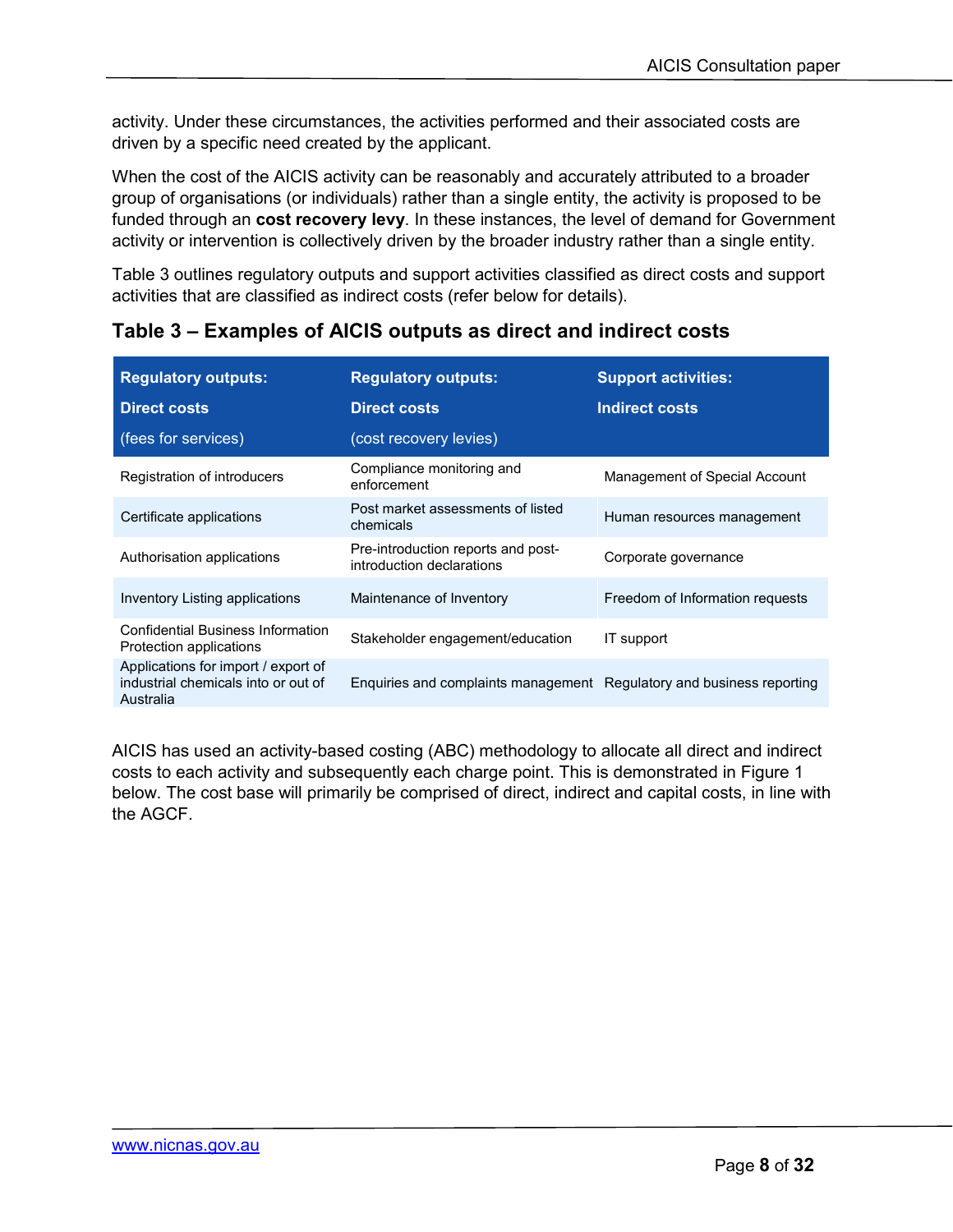

**Figure 1 – Activity Based Cost Model**

**Direct costs:** can be easily traced to a cost object with a high degree of certainty. Direct costs include labour costs and some supplier costs and relate to the regulatory activities described above.

**Indirect costs:** cannot be easily linked to a cost object. These relate to supporting functions and include corporate costs such as finance, human resources and property, which will be driven to activities using relevant activity drivers that will reflect the link between the cost of the services and the likely amount of those services absorbed to the amount allocated.

**Capital costs:** include depreciation and capital investment where appropriate.

As outlined above, the model is informed by assumptions where equivalent historical data is limited. To facilitate transparency and ongoing accuracy of cost calculations, from 1 July 2020, data will be collected to determine up-to-date measures of the cost base and cost drivers, including volumes of various business activities and the effort expended on each regulatory activity. These data will be used to inform the annual rolling CRIS (commencing 2021-22) and future pricing reviews to ensure transparency and ongoing accuracy of costs and detect any upward or downward variations.

Table 4 shows the estimated total cost of delivering a sample of regulatory activities inclusive of supporting function costs.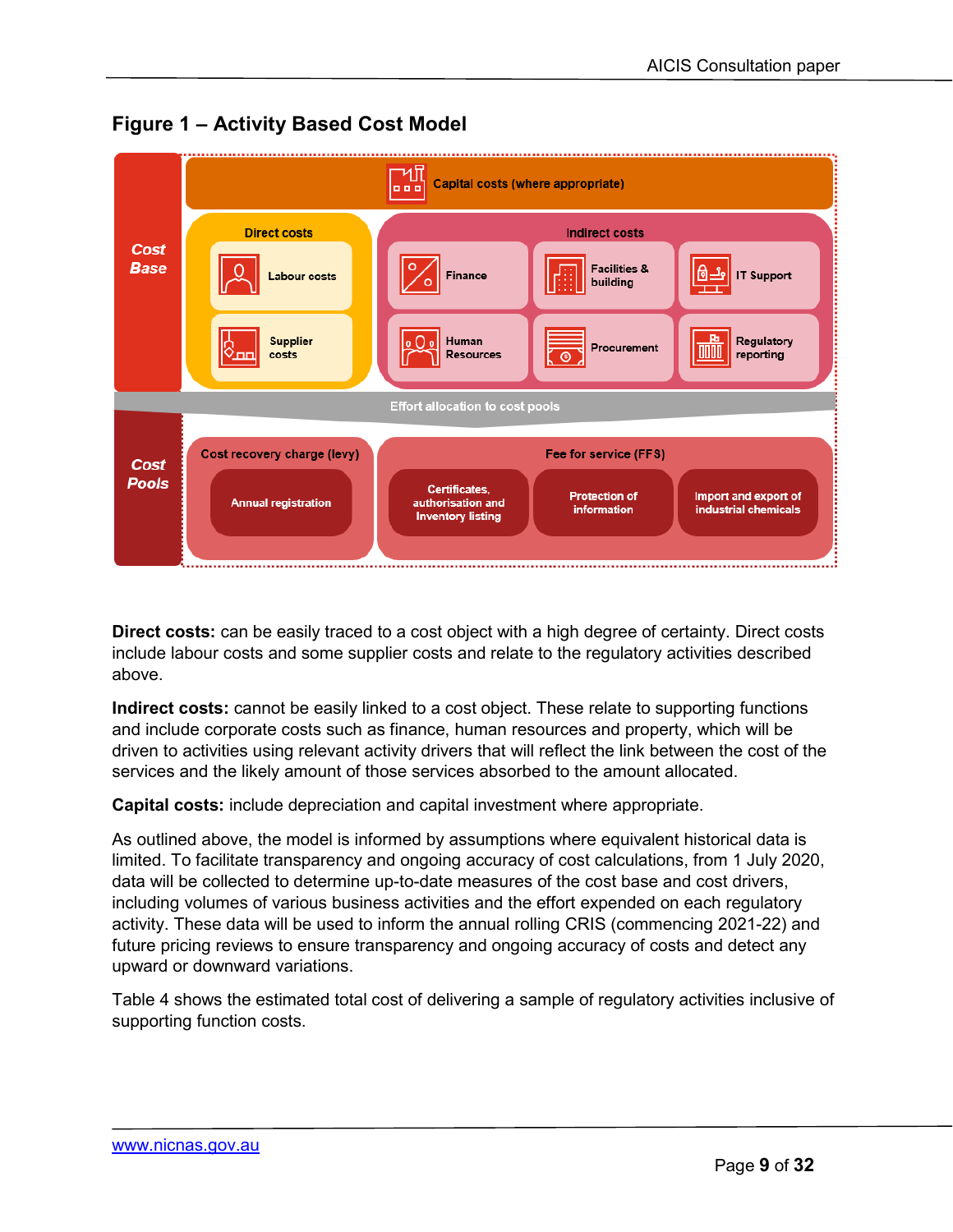### **Table 4 - Estimated costs of AICIS by regulatory output for 2020-21**

| <b>Regulatory activities</b>                                                     | Fee or levy      | $Cost($ \$) |
|----------------------------------------------------------------------------------|------------------|-------------|
| Registration applications                                                        | Fees for service | 535,953     |
| Certificate applications                                                         | Fees for service | 1,948,298   |
| Authorisation applications                                                       | Fees for service | 71,260      |
| Listing applications                                                             | Fees for service | 117,741     |
| <b>CBI Protection applications</b>                                               | Fees for service | 461,807     |
| Import / export of industrial chemicals into or out of<br>Australia applications | Fees for service | 55,948      |
| Other regulatory outputs*                                                        | Levy             | 18,646,250  |
| <b>Total</b>                                                                     |                  | 21,837,257  |

Figures include direct and indirect costs

\*Other regulatory outputs include all activities recovered through the cost recovery levies as summarised in Table 3

## <span id="page-9-0"></span>9. Proposed schedule of AICIS fees and charges

The proposed schedule of fees and charges has been developed to align with the CRGs and recover the costs of AICIS activities for 2020-21. The proposed fees and charges will apply to introducers of industrial chemicals.

The proposed charge points for AICIS can broadly be grouped by relevant activities:

- $\bullet$  Registration Levy and Fee for service
- Certificates and authorisations Fee for service
- Protection of Confidential Business Information (CBI) Fee for service
- Import and export of certain industrial chemicals subject to international agreements Fee for service

Further details on the design of regulatory charges are provided in Section 8.

### <span id="page-9-1"></span>Annual registration fee

Registrants will be subject to a registration fee and levy (where relevant). As discussed in Section 8, the registration fee recovers the costs of registering individuals and maintaining the Register of Industrial Chemical Introducers, which are activities provided to the individual or organisation, while the registration levy recovers the costs of activities provided to a broader group of individuals and organisations.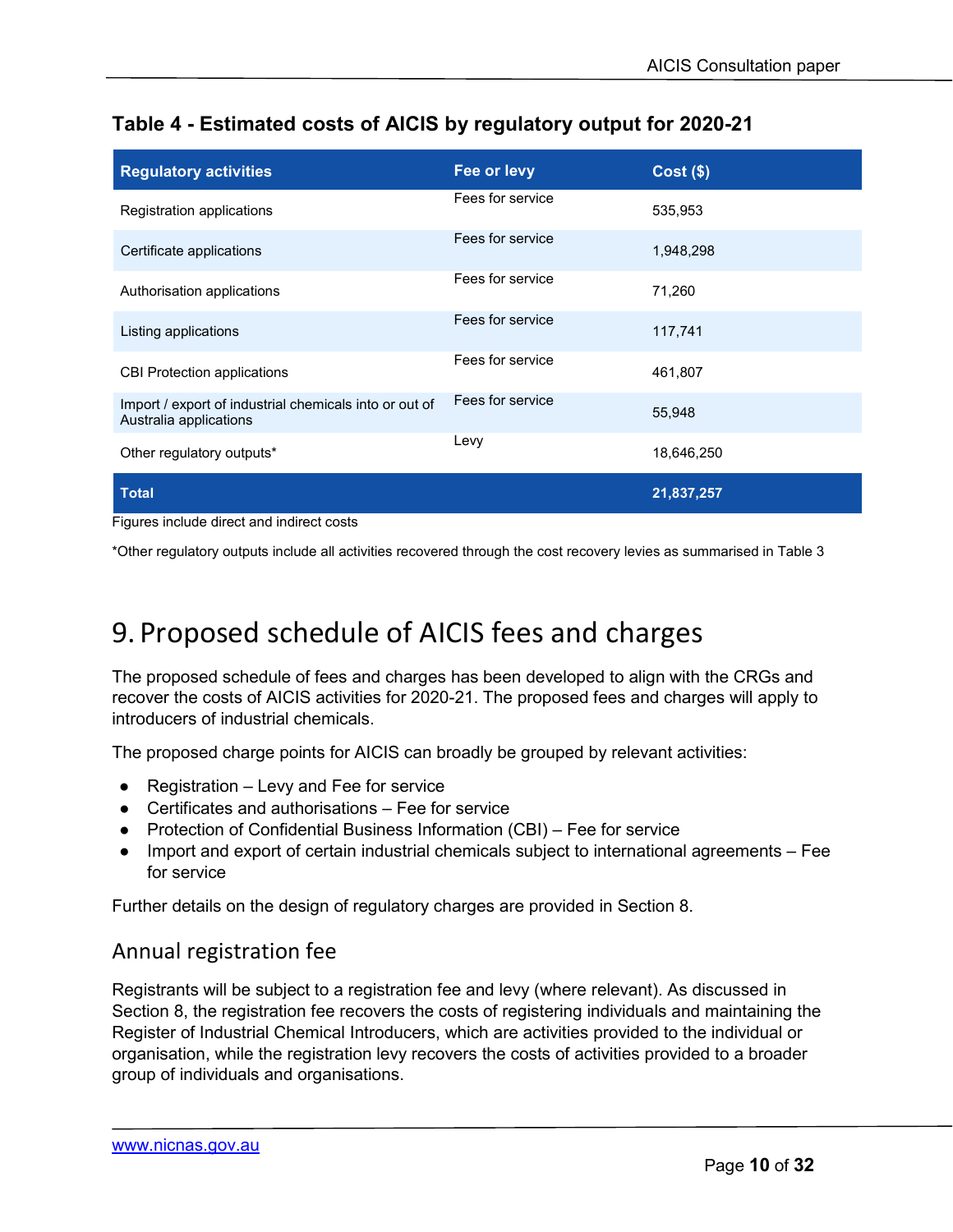The registration fee shown in Table 5 applies to **all introducers** of industrial chemicals. The 2019-20 NICNAS charges have been placed in Table 5 for comparison purposes only.

#### **Table 5 – Registration fee 2020-21**

|                                     | Fee per application (\$) |         |  |
|-------------------------------------|--------------------------|---------|--|
| <b>AICIS Fee for service</b>        | <b>2019-20 (NICNAS)</b>  | 2020-21 |  |
| <b>Application for registration</b> | 200                      | 72      |  |

## <span id="page-10-0"></span>Annual registration charge (levy)

Stakeholder feedback on the cost recovery principles paper indicated that many respondents were concerned about the current four tier structure under NICNAS. Predominantly, feedback related to the increase in levy experienced when a registrant crosses over tiers. Further details are available at [Attachment A](#page-17-0).

Taking this feedback into consideration, we are seeking feedback on four options for the annual registration levy. All options are based on **introduction value** using **prior financial year** introductions to calculate the levy payable. Attachment  $A$  includes further details on the rationale for the use of introduction value and prior financial year introductions.

The four proposed AICIS levy options (Options 1-4) are presented below.

### **Option 1 - Current four tier structure**

The first option leaves the tier levels (and thresholds) as they currently apply under NICNAS. This structure will continue to exempt Level A (less than \$100,000 introduction value) registrants from paying a registration levy. The proposed levies payable by registrants at Levels B to D are outlined in Table 6.

#### **Table 6 - Option 1 AICIS Registration levy 2020-21**

|                                                  | Charge per registration (\$) |
|--------------------------------------------------|------------------------------|
| <b>Registration tier</b>                         | 2020-21                      |
| Registration – level A $(\$1 - \$99,999)$        | <b>NIL</b>                   |
| Registration – level B (\$100,000 - \$499,999)   | 504                          |
| Registration - level C (\$500,000 - \$4,999,999) | 3,331                        |
| Registration - level D (\$5,000,000+)            | 35,170                       |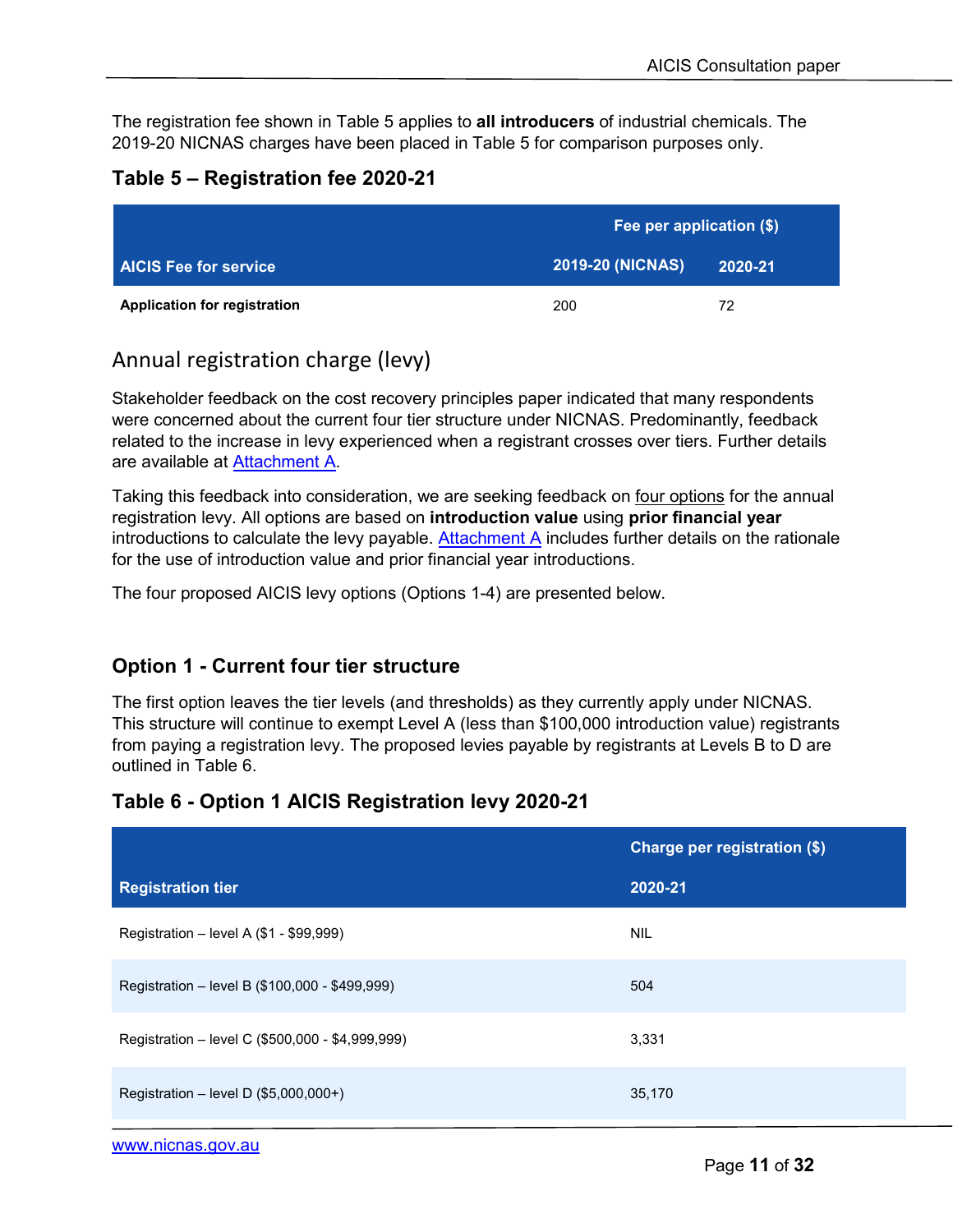## **Option 2 - Eight-tiered model**

The second option changes the current tier structure by increasing the number of tiers. An exemption (from paying the levy) for introduction values less than \$50,000 in the previous financial year and a capped levy of \$40,000 are proposed under this option. The proposed fee structure is presented in Table 7 below.

|                                                     | Charge per registration (\$) |
|-----------------------------------------------------|------------------------------|
| Registration tier (prior year introduction value)   | 2020-21                      |
| Registration - level A1 (\$1 - \$49,999)            | NIL                          |
| Registration - level A2 (\$50,000 - \$74,999)       | 75                           |
| Registration – level A3 (\$75,000 - \$99,999)       | 100                          |
| Registration - level B1 (\$100,000 - \$249,000)     | 250                          |
| Registration - level B2 (\$250,000 - \$499,999)     | 500                          |
| Registration - level C1 (\$500,000 - \$2,999,999)   | 3,000                        |
| Registration - level C2 (\$3,000,000 - \$4,999,999) | 5,000                        |
| Registration – level D $(\$5,000,000+)$             | 40,000                       |

### **Table 7 - Option 2 AICIS Registration levy 2020-21**

## **Option 3 - Flat levy**

The third option removes all tiers and requires all registrants to pay the same registration levy. This can be seen in table 8 below.

### **Table 8 - Option 3 AICIS Registration levy 2020-21**

|                           | Charge per registration (\$) |
|---------------------------|------------------------------|
| Single registration level | 2020-21                      |
| Registration levy         | 2.511                        |

We note that this option does not align with the CRGs as it does not reflect the alignment of regulatory effort with value of introduction. However, it is presented for completeness.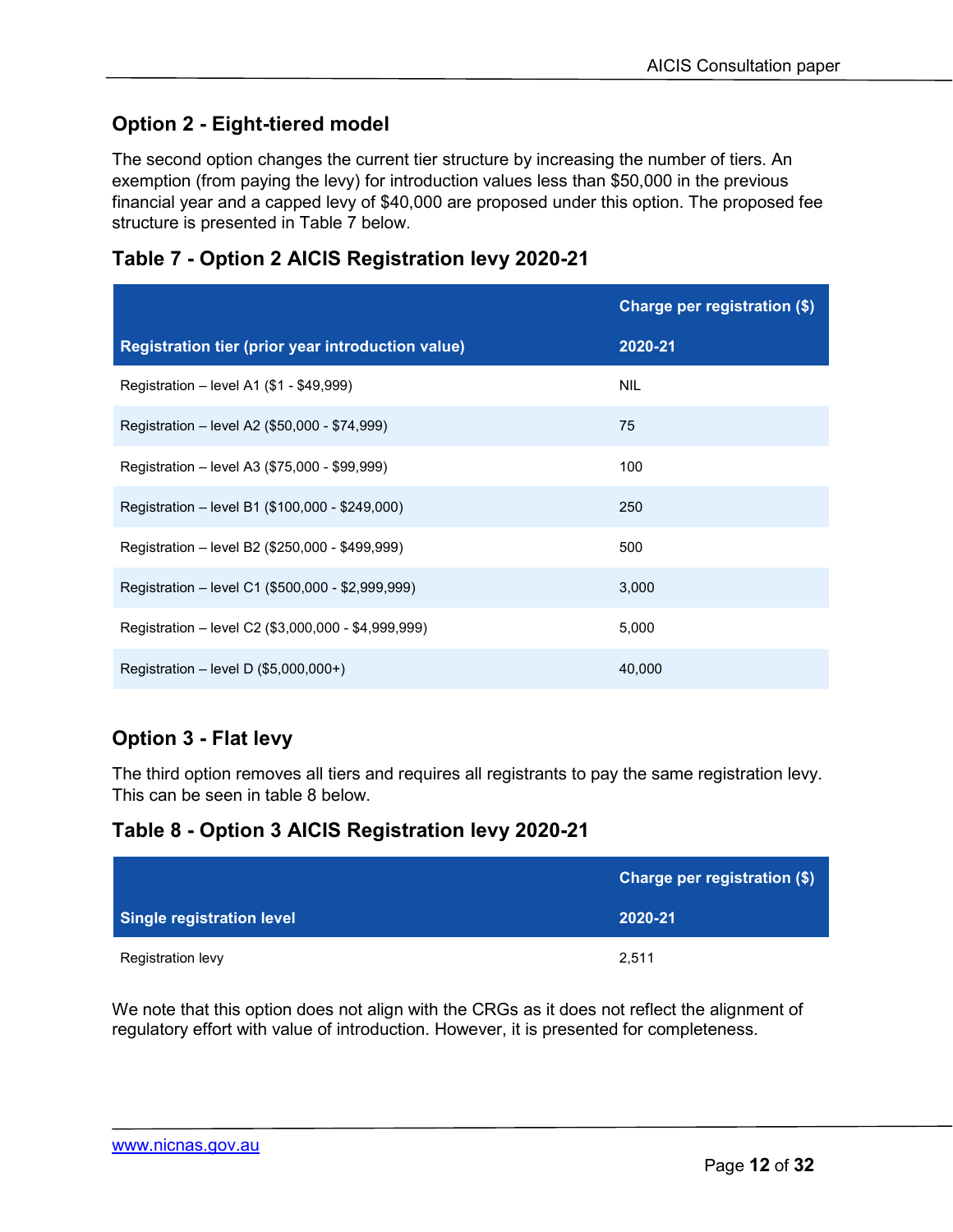### **Option 4 - Percentage based levy**

The fourth option removes all tiers and implements a charge as a percentage of the annual (prior financial year) introduction value. Introducers with introduction values less than \$50,000 will be exempt from paying a charge (levy) under this option. The amount payable will be capped at \$60,000. Table 9 demonstrates the percentage to be applied.

### **Table 9 - Option 4 AICIS Registration levy percentage charge 2020-21**

|                                                         | 2020-21 |
|---------------------------------------------------------|---------|
| Registration levy as a percentage of introduction value | 0.22%   |
|                                                         |         |

For example, a registrant with an introduction value of \$250,000 would pay a levy of \$550.00. The calculation is demonstrated below:

Introduction value x registration levy percentage = levy payable

Introduction value = \$250,000

Registration levy percentage = 0.22% or 0.0022

Example calculation is \$250,000 x 0.0022 = \$550.00

Table 10 demonstrates the total amount payable by registrants (both the registration fee and charge) under the four options by introduction value range. For comparative purposes (only), the 2019-20 NICNAS fee and charge is included in this table.

#### **Table 10 - Comparison of total amount payable for annual registration (fee and levy) 2020-21**

|                                                      | Fee and charge per registration (\$) |                            |                            |                            |                            |
|------------------------------------------------------|--------------------------------------|----------------------------|----------------------------|----------------------------|----------------------------|
| <b>AICIS Levy</b>                                    | 2019-20<br>(NICNAS)                  | 2020-21<br><b>Option 1</b> | 2020-21<br><b>Option 2</b> | 2020-21<br><b>Option 3</b> | 2020-21<br><b>Option 4</b> |
| Registration - level A1<br>$($1 - $49,999)$          | 200                                  | 72                         | 72                         | 2.583                      | 72                         |
| Registration – level A2<br>$($50,000 - $74,999)$     | 200                                  | 72                         | 147                        | 2,583                      | $182 - 237$                |
| Registration - level A3<br>$($75,000 - $99,999)$     | 200                                  | 72                         | 172                        | 2.583                      | $237 - 292$                |
| Registration - level B1<br>$($100,000 - $249,999)$   | 550                                  | 576                        | 322                        | 2,583                      | $292 - 622$                |
| Registration - level B2<br>$($250,000 - $499,999)$   | 550                                  | 576                        | 572                        | 2,583                      | $622 - 1.172$              |
| Registration – level C1<br>$($500,000 - $2,999,999)$ | 2,515                                | 3,403                      | 3,072                      | 2,583                      | $1.172 - 6.672$            |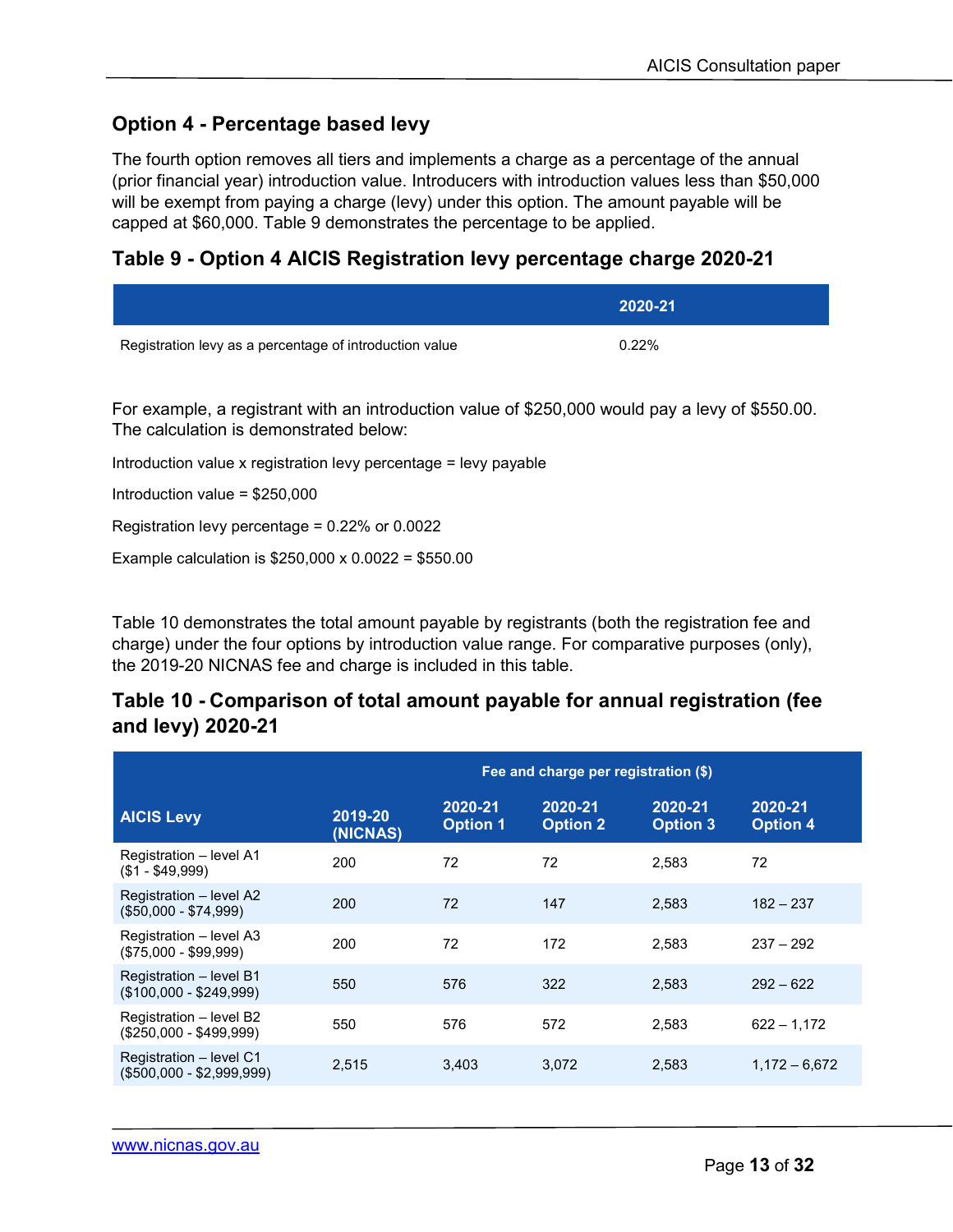|                                                        | Fee and charge per registration (\$) |                            |                            |                            |                            |
|--------------------------------------------------------|--------------------------------------|----------------------------|----------------------------|----------------------------|----------------------------|
| <b>AICIS Levy</b>                                      | 2019-20<br>(NICNAS)                  | 2020-21<br><b>Option 1</b> | 2020-21<br><b>Option 2</b> | 2020-21<br><b>Option 3</b> | 2020-21<br><b>Option 4</b> |
| Registration - level C2<br>$($3,000,000 - $4,999,999)$ | 2.515                                | 3.403                      | 5.072                      | 2.583                      | $6.672 - 11.072$           |
| Registration - level D<br>$($5,000,000+)$              | 24.660                               | 35.242                     | 40.072                     | 2,583                      | $11,072 - 60,072$          |

## <span id="page-13-0"></span>Certificates and authorisation fees

Table 11 below outlines the proposed AICIS fees for services.

### **Table 11 – Certificate and authorisation fees 2020-21**

| <b>AICIS Fees for services</b>                                                             | 2020-21 |
|--------------------------------------------------------------------------------------------|---------|
| <b>Certificate Applications</b>                                                            |         |
| Application for a certificate - very low to low risk                                       | 7,599   |
| Application for a certificate - health focus or environment focus                          | 23,643  |
| Application for a certificate - health and environment focus                               | 34,967  |
| Application for a certificate - comparable hazard assessment                               | 17,545  |
| Consolidated application                                                                   | 5,385   |
| Application to vary the terms of an existing Assessment Certificate (without reassessment) | 4,743   |
| Application to vary the terms of an existing Assessment Certificate (with reassessment)    | 10,667  |
| <b>Authorisation Applications</b>                                                          |         |
| Application for a Commercial Evaluation Authorisation (CEA)                                | 6,280   |
| Application to vary the terms of an authorisation                                          | 2,819   |
| <b>Listing Applications</b>                                                                |         |
| Application for listing on the Inventory before 5 years                                    | 1,499   |
| Application for variation of listing                                                       | 8,638   |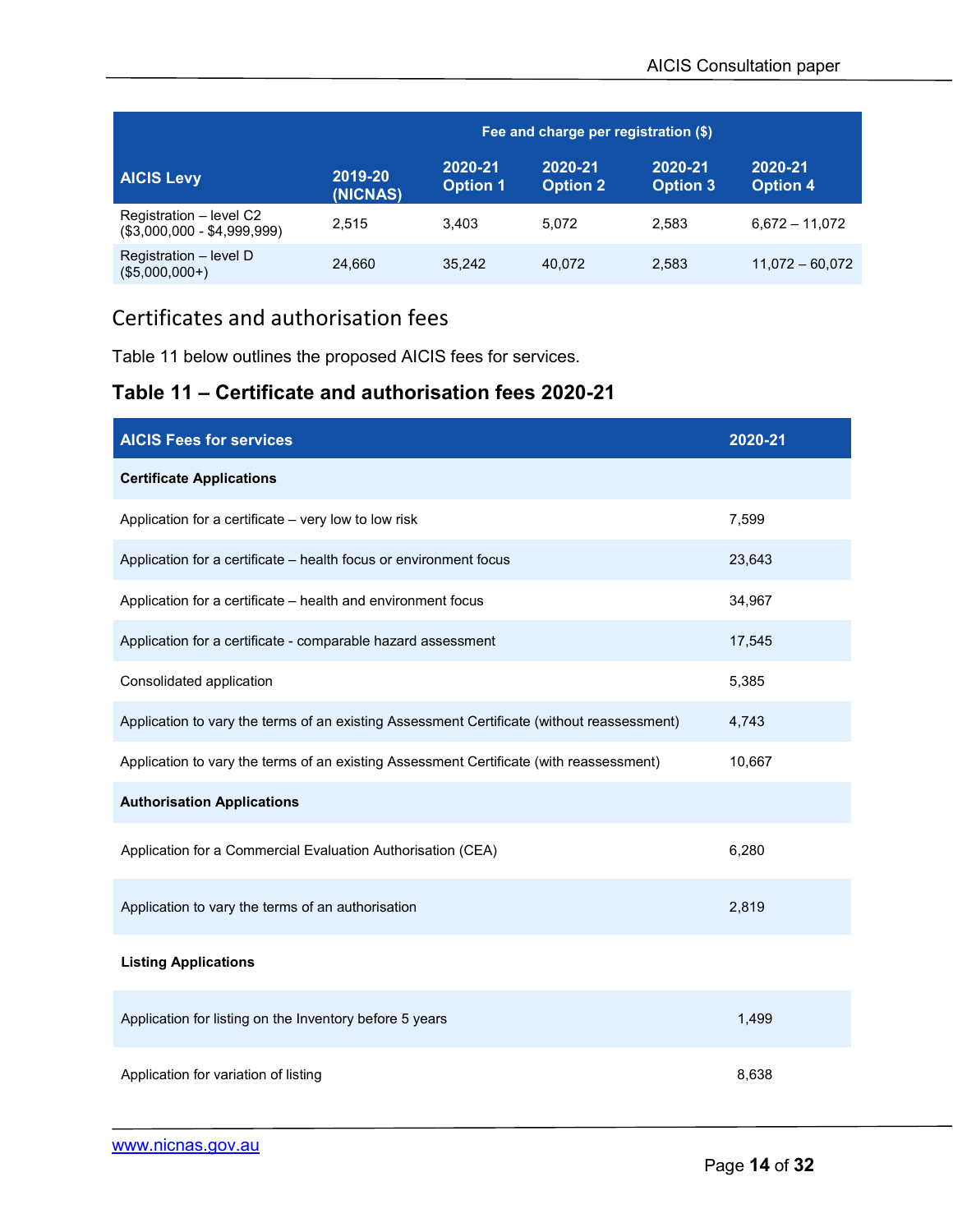## <span id="page-14-0"></span>Protection of Confidential Business Information (CBI)

## **Table 12 - Protection of Confidential Business Information (CBI) 2020-21**

| <b>AICIS Fees for services</b>                                              | 2020-21 |
|-----------------------------------------------------------------------------|---------|
| Application for protection of proper name                                   | 1,807   |
| Application for protection of end use                                       | 554     |
| Application for continued protection                                        | 4,587   |
| Application for protection of Confidential Business Information (CBI) other | 1,063   |

<span id="page-14-1"></span>Import and export of certain industrial chemicals subject to international agreements

### **Table 13 - Import and export of certain industrial chemicals subject to international agreements 2020-21**

| <b>AICIS Fees for services</b>                                                               | 2020-21 |
|----------------------------------------------------------------------------------------------|---------|
| Application for Category A export of industrial chemicals out of Australia                   | 1.865   |
| Application for Category B export or import of industrial chemicals into or out of Australia | 3.730   |

## <span id="page-14-2"></span>Example fee calculation

The charge for any specific regulatory output should recover the full efficient cost of delivering that specific service. This section outlines the methodology used to cost one such regulatory output: "*Registration of industrial chemical introducers",* broken down into business processes and activities.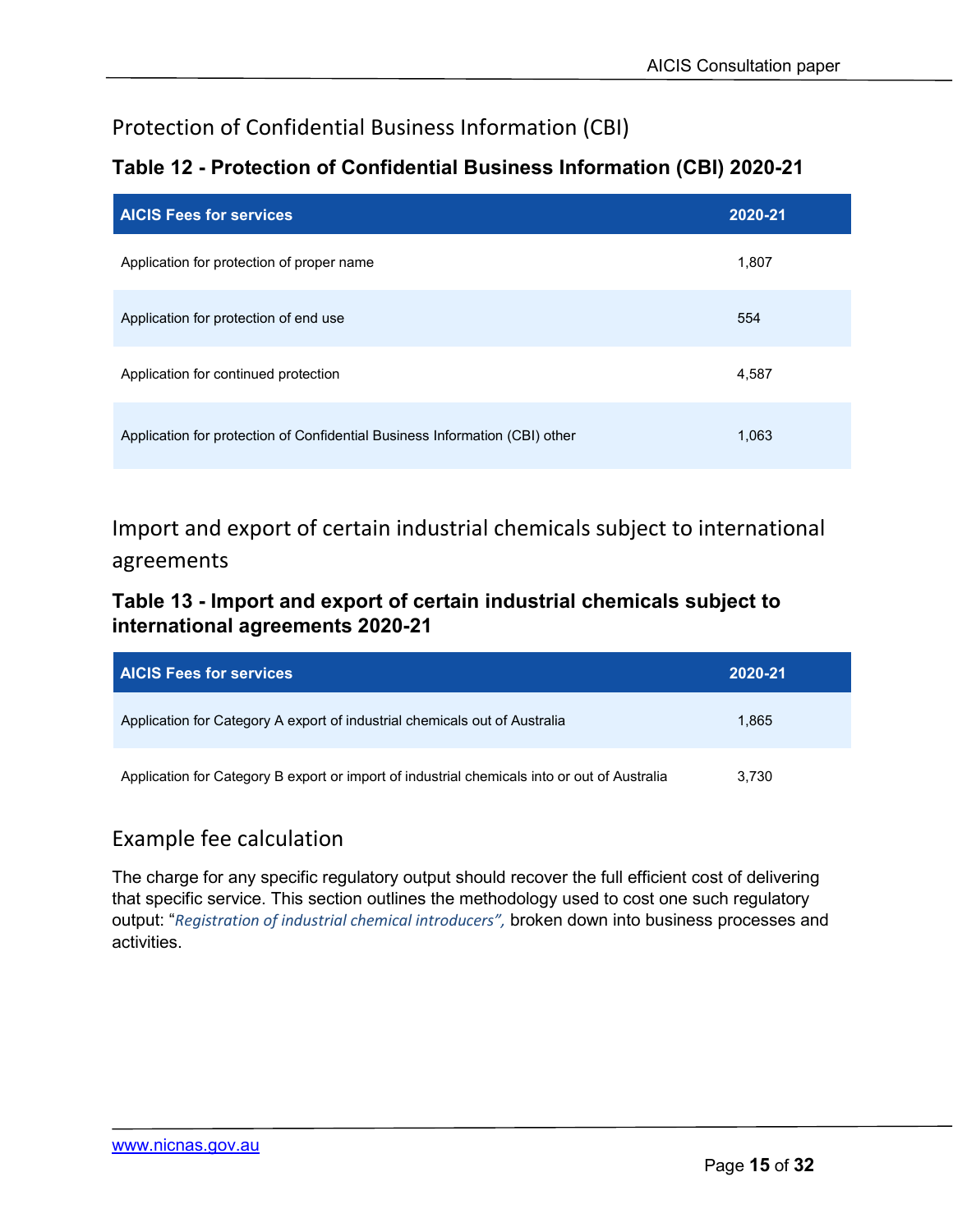| <b>Regulatory output</b>                                            | <b>Business</b><br>process <sup>1</sup>                                           | <b>Effort</b><br>required (hrs) | <b>Average cost</b><br>per hour (\$) | Cost per<br>delivery of<br>regulatory<br>output (\$) | <b>Volume</b><br>delivered<br>annually | <b>Total cost of</b><br>regulatory<br>output (\$) |
|---------------------------------------------------------------------|-----------------------------------------------------------------------------------|---------------------------------|--------------------------------------|------------------------------------------------------|----------------------------------------|---------------------------------------------------|
| <b>Registration of</b><br>industrial chemical<br><b>introducers</b> | <b>Maintaining</b><br>register of<br>industrial<br>chemical<br><b>introducers</b> | 0.54                            | \$132.58                             | \$71.46                                              | 7.500                                  | \$535,953                                         |

#### **Table 14 - Cost calculation: processing an 'Application for registration'**

Table 15 breaks down the component tasks of the business process, showing the role that performs each task, the effort required to complete each task, and the cost of each task.

### **Table 15 - Cost calculation breakdown of the business processes for 'Maintaining register of industrial chemical introducers'**

| <b>Business</b><br>process                         | <b>Activities involved</b>                                                                                                                                                                                                                  | <b>Role</b><br>performing<br>task      | <b>Hours of</b><br>effort | <b>Cost per</b><br>role $($)$ |
|----------------------------------------------------|---------------------------------------------------------------------------------------------------------------------------------------------------------------------------------------------------------------------------------------------|----------------------------------------|---------------------------|-------------------------------|
|                                                    | Responding to enquiries from registrants<br>Manual processing of hard copy registration forms<br>submitted by some registrants<br>Payment processing<br>Assessment and processing of write-offs/refund<br>Maintaining integrity of register | Compliance<br>Support<br>Officer       | 0.35                      | \$46.67                       |
| <b>Maintaining</b><br>register of<br>industrial    | Supervision of registration and administration<br>processes<br>Development and maintenance of outreach and<br>communication products<br>Responding to enquiries regarding legislative<br>obligations to register a business                 | Compliance<br>officer                  | 0.09                      | \$11.67                       |
| chemical<br><b>introducers</b>                     | Management of registration related<br>correspondence<br>Management of registration related campaigns<br>(e.g. renewal, reassessment, unregistered<br>introducers)<br>Maintenance of registration related components of<br>IT system         | Assistant<br>Director of<br>Compliance | 0.09                      | \$11.67                       |
|                                                    | Refund/write-off approvals<br>Overall responsibility for registration processes<br>and systems                                                                                                                                              | Director of<br>Compliance              | 0.01                      | \$1.46                        |
| <b>Total hours of</b><br>effort per<br>application |                                                                                                                                                                                                                                             |                                        | 0.54                      | \$71.46                       |

Table 16 breaks down the component tasks performed by the Compliance Support Officer showing the hours of effort required to complete the tasks, the cost per hour of the role, which produces the cost of the task.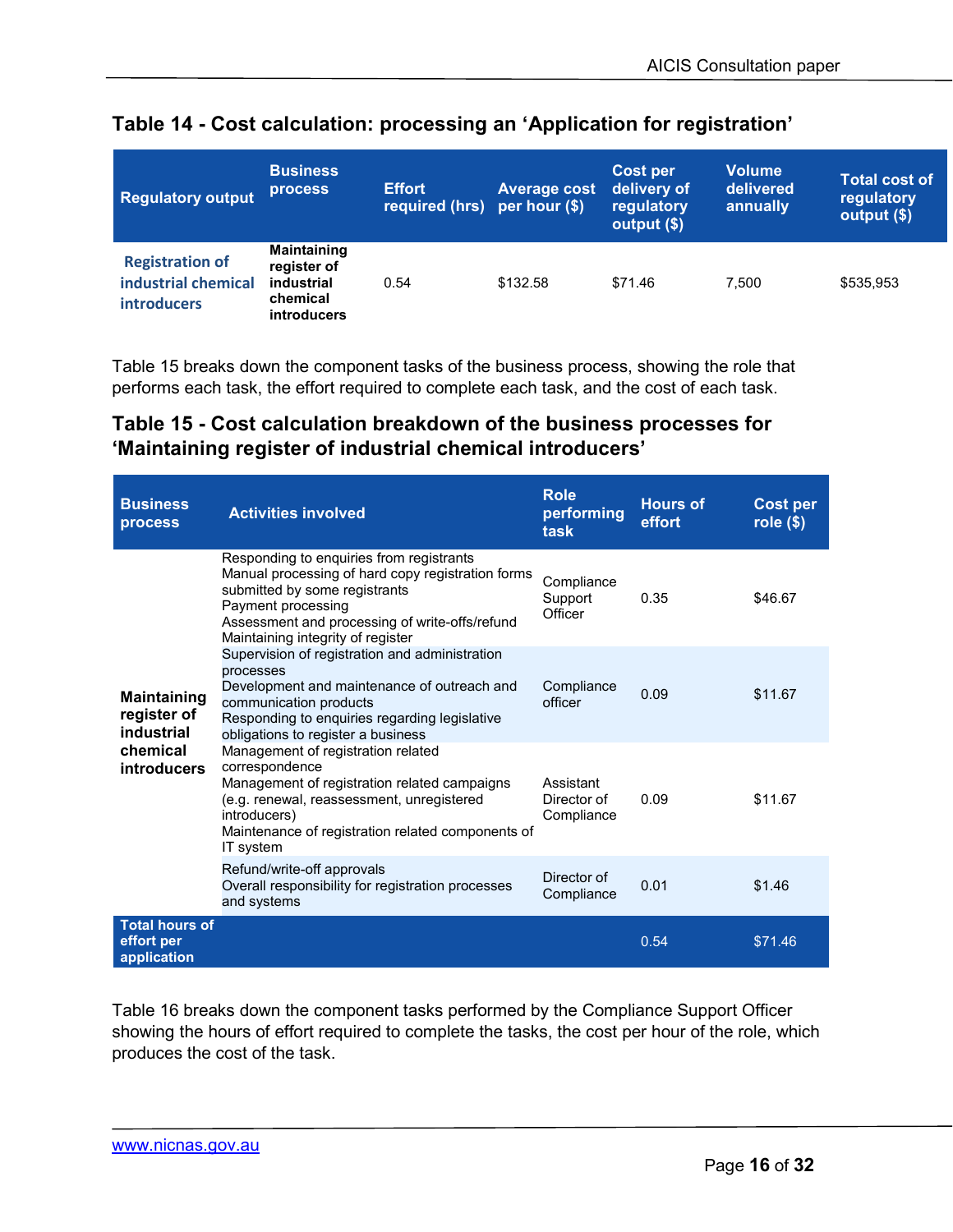| <b>Activities</b>                                                                                                                                                                                                                                     | <b>Role</b><br>performing<br>task | <b>Role cost</b><br>per hour (\$) | <b>Hours of</b><br>effort per<br>task | Cost per task (\$)<br>[Role cost per hour] x<br>[Hours of effort per<br>task] |
|-------------------------------------------------------------------------------------------------------------------------------------------------------------------------------------------------------------------------------------------------------|-----------------------------------|-----------------------------------|---------------------------------------|-------------------------------------------------------------------------------|
| Responding to enquiries from<br>registrants<br>Manual processing of hard copy<br>registration forms submitted by some<br>registrants<br>Payment processing<br>Assessment and processing of write-<br>offs/refund<br>Maintaining integrity of register | Compliance<br>Support<br>Officer  | \$132.58                          | 0.35                                  | \$46.67                                                                       |

### **Table 16 - Cost calculation breakdown of 'Compliance Support Officer'**

Table 17 breaks down the cost per hour of the role Compliance Support Officer.

### **Table 17 - Cost calculation breakdown of Compliance Support Officer by direct and indirect cost**

| <b>Role</b>                                 | <b>Direct cost</b> | Indirect cost   | <b>Total cost</b> |
|---------------------------------------------|--------------------|-----------------|-------------------|
|                                             | per hour $(\$)$    | per hour $(\$)$ | per hour $(\$)$   |
| <b>Compliance Support</b><br><b>Officer</b> | \$78.01            | \$54.57         | \$132.58          |

# <span id="page-16-0"></span>10. Background information (available at

## [www.nicnas.gov.au\)](http://www.nicnas.gov.au/)

- Information about current NICNAS cost recovery arrangements is included in the [2019-](https://www.nicnas.gov.au/__data/assets/pdf_file/0005/90248/2019-20-CRIS.pdf) [20 Cost Recovery Implementation Statement](https://www.nicnas.gov.au/__data/assets/pdf_file/0005/90248/2019-20-CRIS.pdf) which includes:
	- current schedule of fees and charges
	- government policy approval and statutory authority to cost recover
	- historical financial and non-financial performance.
- The NICNAS 2018-19 report is in the following sections of the Department of Health [Annual Report 2018-19:](https://www.health.gov.au/resources/publications/department-of-health-annual-report-2018-19)
	- Appendix 3: Report from the Director of the National Industrial Chemicals Notification and Assessment Scheme on the operation of the Industrial Chemicals (Notification and Assessment) Act 1989
	- Outcome 5: Regulation, Safety and Protection
- [Regulatory performance framework –](https://www1.health.gov.au/internet/main/publishing.nsf/Content/RPT-self-assessment) NICNAS self assessment report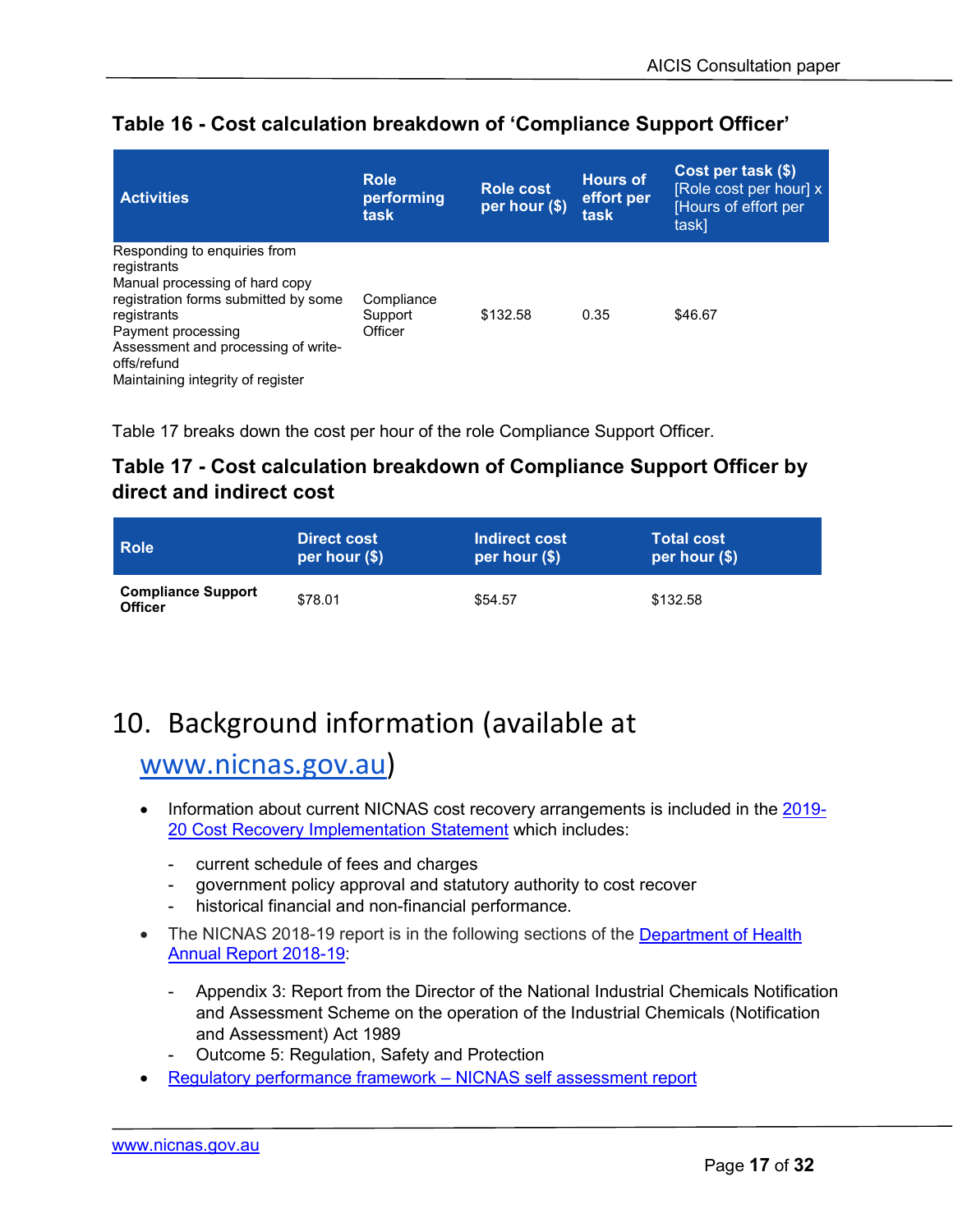| Attachment A - Cost Recovery Principles Paper: summary of stakeholder comments and responses |  |  |  |
|----------------------------------------------------------------------------------------------|--|--|--|
|----------------------------------------------------------------------------------------------|--|--|--|

<span id="page-17-0"></span>

| <b>Stakeholder Comment</b>                                                                                                                                                                                                                                                                                                                                                                                                                                   | <b>Response</b>                                                                                                                                                                                                                                                                                                                                                                                                                                                                |
|--------------------------------------------------------------------------------------------------------------------------------------------------------------------------------------------------------------------------------------------------------------------------------------------------------------------------------------------------------------------------------------------------------------------------------------------------------------|--------------------------------------------------------------------------------------------------------------------------------------------------------------------------------------------------------------------------------------------------------------------------------------------------------------------------------------------------------------------------------------------------------------------------------------------------------------------------------|
| <b>General comments</b>                                                                                                                                                                                                                                                                                                                                                                                                                                      |                                                                                                                                                                                                                                                                                                                                                                                                                                                                                |
| The draft consultation paper needs to be clearer, as certain<br>aspects of the proposed changes are not easily understood.<br>There is a lack of detail and examples for the cost recovery<br>principles that are proposed.<br>The Principles Paper is very clear, informative and there are no<br>issue with the process.<br>Until the quantum of the proposed cap is known, responders<br>are not in a position to see if they will be adversely affected. | Stakeholder views are noted.<br>The purpose the principles paper was to provide stakeholders<br>with an opportunity to comment on the overarching principles<br>that will be used to inform and construct the cost recovery<br>arrangements for Australian Industrial Chemicals Introduction<br>Scheme (AICIS).<br>Detailed information on proposed cost recovery arrangements,<br>including any cap on levies, is included in this consultation paper<br>for public comment.  |
| The fundamental change in the design of the scheme requires<br>some key assumptions to be made on volumes of various<br>activities and attendant regulatory effort.                                                                                                                                                                                                                                                                                          | The changes to capabilities and processes under the new<br>scheme have substantially changed the way activities will be<br>undertaken.<br>Where possible, historical data will be used to inform the costs of<br>activities. However, where significant changes are required,<br>assumptions such as management estimates regarding<br>resourcing requirements will be used. These assumptions will be<br>reviewed in 2021-22 to determine whether they remain<br>appropriate. |
| Policy – cost recovery                                                                                                                                                                                                                                                                                                                                                                                                                                       |                                                                                                                                                                                                                                                                                                                                                                                                                                                                                |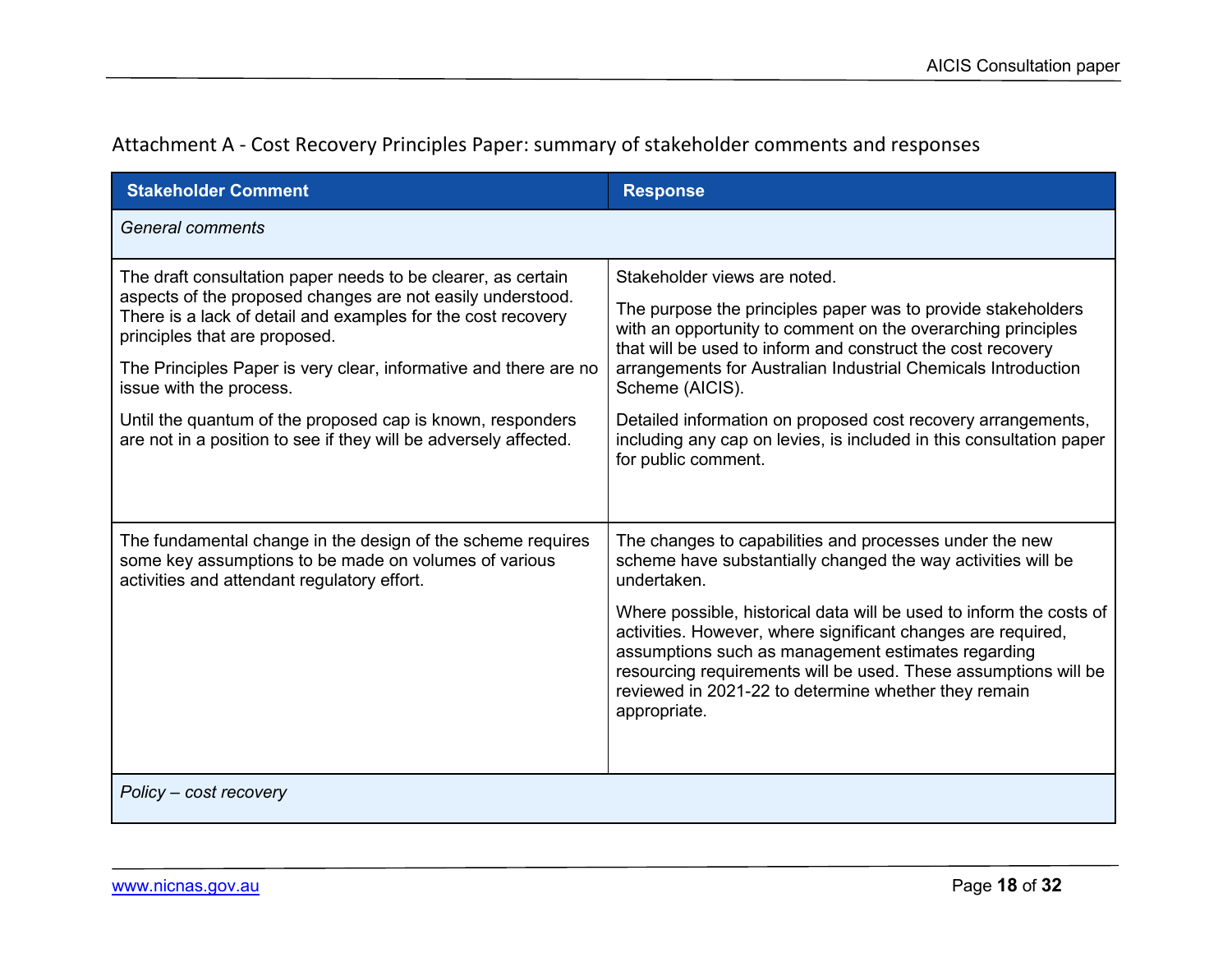| Supports cost recovery of AICIS functions - industry benefits<br>from a more risk based scheme.<br>It is clear that the objective of AICIS is to assess and manage<br>the risks of industrial chemicals for all Australians whether they<br>are imported or manufactured. It not the responsibility of<br>introducers to bear the costs of AICIS. As a federal government<br>department that manages and monitors an area of the<br>economy that impacts every individual in Australia it should be<br>a cost borne by the entire nation. Do not try to recover costs,<br>offer AICIS as a free and comprehensive national service.<br>Supports the principles of cost recovery, particularly the notion<br>that the users/beneficiaries of regulatory services should to the<br>maximum extent possible pay the cost of providing those<br>services.<br>The imposition of fees hinders technological development in<br>Australia. | Government policy is that the full cost of administering AICIS will<br>be recovered from the regulated industry, in accordance with the<br>Australian Government Charging Framework. It is proposed to<br>recover the costs of regulatory activities using a combination of<br>fees for services and charges (levies). This approach is<br>consistent with the full cost recovery arrangements currently in<br>place for administering the National Industrial Chemicals<br>Notification and Assessment Scheme (NICNAS).<br>The cost recovery of all AICIS activities through fees for services<br>and annual levies was reconfirmed by Government through the<br>reform process and supported by legislation. |
|------------------------------------------------------------------------------------------------------------------------------------------------------------------------------------------------------------------------------------------------------------------------------------------------------------------------------------------------------------------------------------------------------------------------------------------------------------------------------------------------------------------------------------------------------------------------------------------------------------------------------------------------------------------------------------------------------------------------------------------------------------------------------------------------------------------------------------------------------------------------------------------------------------------------------------|----------------------------------------------------------------------------------------------------------------------------------------------------------------------------------------------------------------------------------------------------------------------------------------------------------------------------------------------------------------------------------------------------------------------------------------------------------------------------------------------------------------------------------------------------------------------------------------------------------------------------------------------------------------------------------------------------------------|
| Governance                                                                                                                                                                                                                                                                                                                                                                                                                                                                                                                                                                                                                                                                                                                                                                                                                                                                                                                         |                                                                                                                                                                                                                                                                                                                                                                                                                                                                                                                                                                                                                                                                                                                |
| AICIS will only start to understand the volume of activity after<br>the end of the 2nd year of operation. There will need to be an<br>agreed basis of review by Industry and Government to                                                                                                                                                                                                                                                                                                                                                                                                                                                                                                                                                                                                                                                                                                                                         | The assumptions applied to the development of fees and<br>charges will be first reviewed in 2021-22 to determine whether<br>they remain appropriate.                                                                                                                                                                                                                                                                                                                                                                                                                                                                                                                                                           |
| determine if costs need to be adjusted for several years until<br>AICIS is fully in place.                                                                                                                                                                                                                                                                                                                                                                                                                                                                                                                                                                                                                                                                                                                                                                                                                                         | Under the Australian Government Charging Framework, annual<br>reviews of cost recovery arrangements are undertaken and<br>charging arrangements revised, where required, through rolling<br>CRIS <sub>s.</sub>                                                                                                                                                                                                                                                                                                                                                                                                                                                                                                 |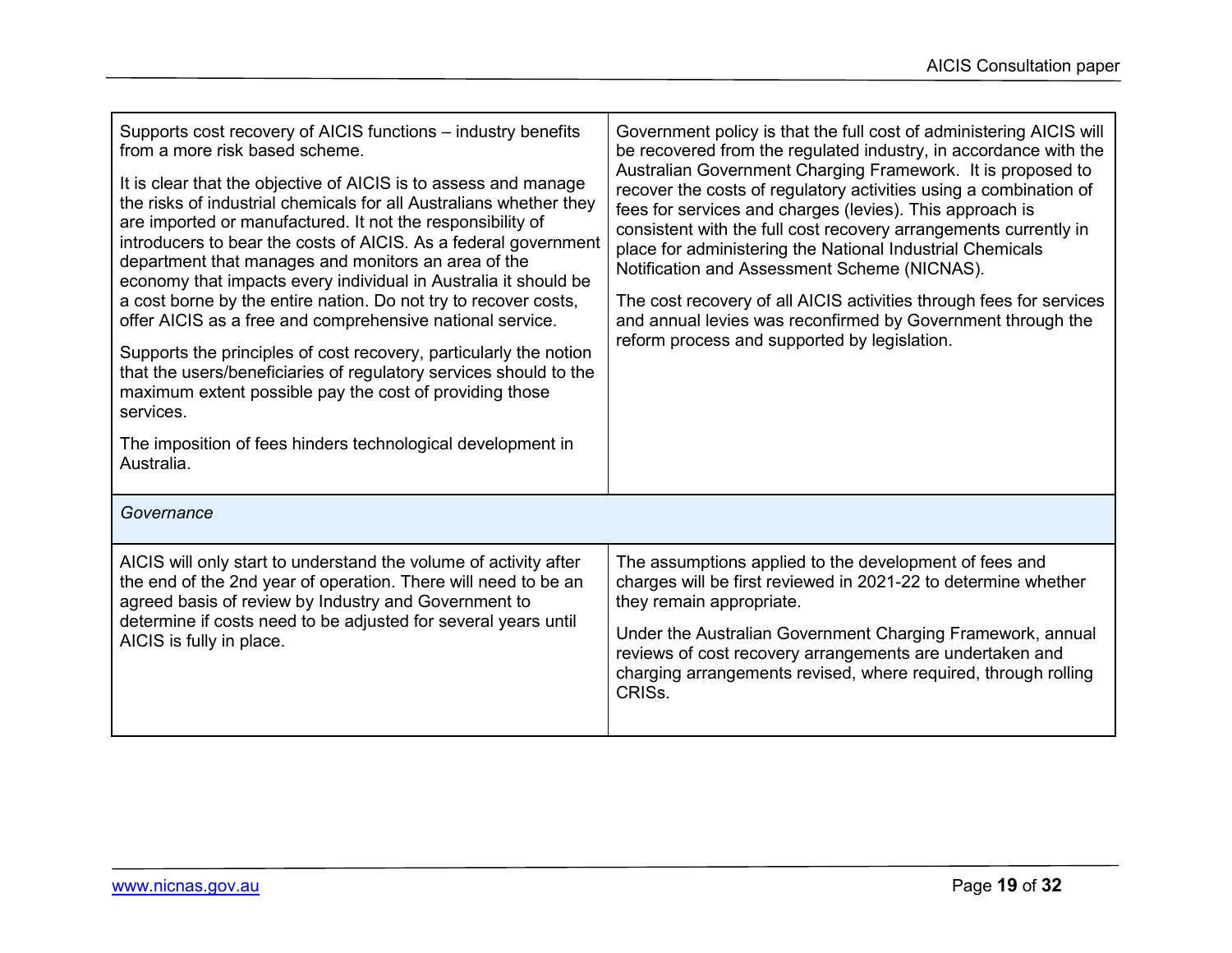| Should there be a delay in application of revised to annual<br>charges until 2021/22, as some companies have already<br>budgeted for 2020/21.                                                                                                | Parliament has decided that the <i>Industrial Chemicals Act 2019</i><br>will commence on 1 July 2020. The three Charges Acts that<br>provide the statutory authority for charging arrangements under<br>AICIS also commence on 1 July 2020.                                                                                                  |
|----------------------------------------------------------------------------------------------------------------------------------------------------------------------------------------------------------------------------------------------|----------------------------------------------------------------------------------------------------------------------------------------------------------------------------------------------------------------------------------------------------------------------------------------------------------------------------------------------|
|                                                                                                                                                                                                                                              | The registration year will remain unchanged (from 1 September<br>to 31 August) and therefore new levies will first be payable by 1<br>September 2020.                                                                                                                                                                                        |
| How can the regulated sector be certain that the costs imposed<br>are the minimum required to achieve the policy objective in the<br>absence of benchmarking data.                                                                           | Transparency and accountability are principles set out in the<br>Cost Recovery Guidelines (CRGs), which is the overarching<br>framework under which government entities design, implement<br>and review cost recovered activities on behalf of the Australian<br>Government.                                                                 |
| Activities funded by levies must be subject to normal<br>government budget oversight to ensure that agency operates<br>efficiently and only undertakes appropriate activities.<br>The resourcing level (cost) for AICIS should be similar to | To facilitate transparency, OCS proposes to continue to<br>document key information relating to cost recovery<br>arrangements and to provide quarterly financial and<br>performance (non-financial) reports to the Strategic Consultative<br>Committee (SCC), which comprises community and industry<br>stakeholders.                        |
| NICNAS.<br>If the current tier structure was to be maintained then a<br>mechanism needs to be put in place such that the levels can<br>be adjusted on a yearly basis to reflect GDP or some other<br>such measure.                           | Actual and forecast costs in the proposed cost model will be<br>underpinned by the proper and efficient use of government<br>resources. This means that the cost borne by the regulated<br>group will be the minimum cost that continues to achieve the<br>agreed policy objectives and give effect to relevant legislative<br>requirements. |
| The costs imposed should accurately reflect the actual costs<br>incurred by the regulatory agency. The AICIS reforms shift<br>significant regulatory burden to registrants, there should be a                                                | The administration of AICIS will be governed by the Public<br>Governance, Performance and Accountability Act 2013, which<br>imposes obligations regarding the proper (efficient, effective,<br>ethical and economical) use of resources required to regulate<br>the introduction of industrial chemicals in Australia.                       |
| corresponding reduction in administrative costs for<br>government.                                                                                                                                                                           | Documentation is key to achieving transparency and<br>accountability. This will be achieved through stakeholder                                                                                                                                                                                                                              |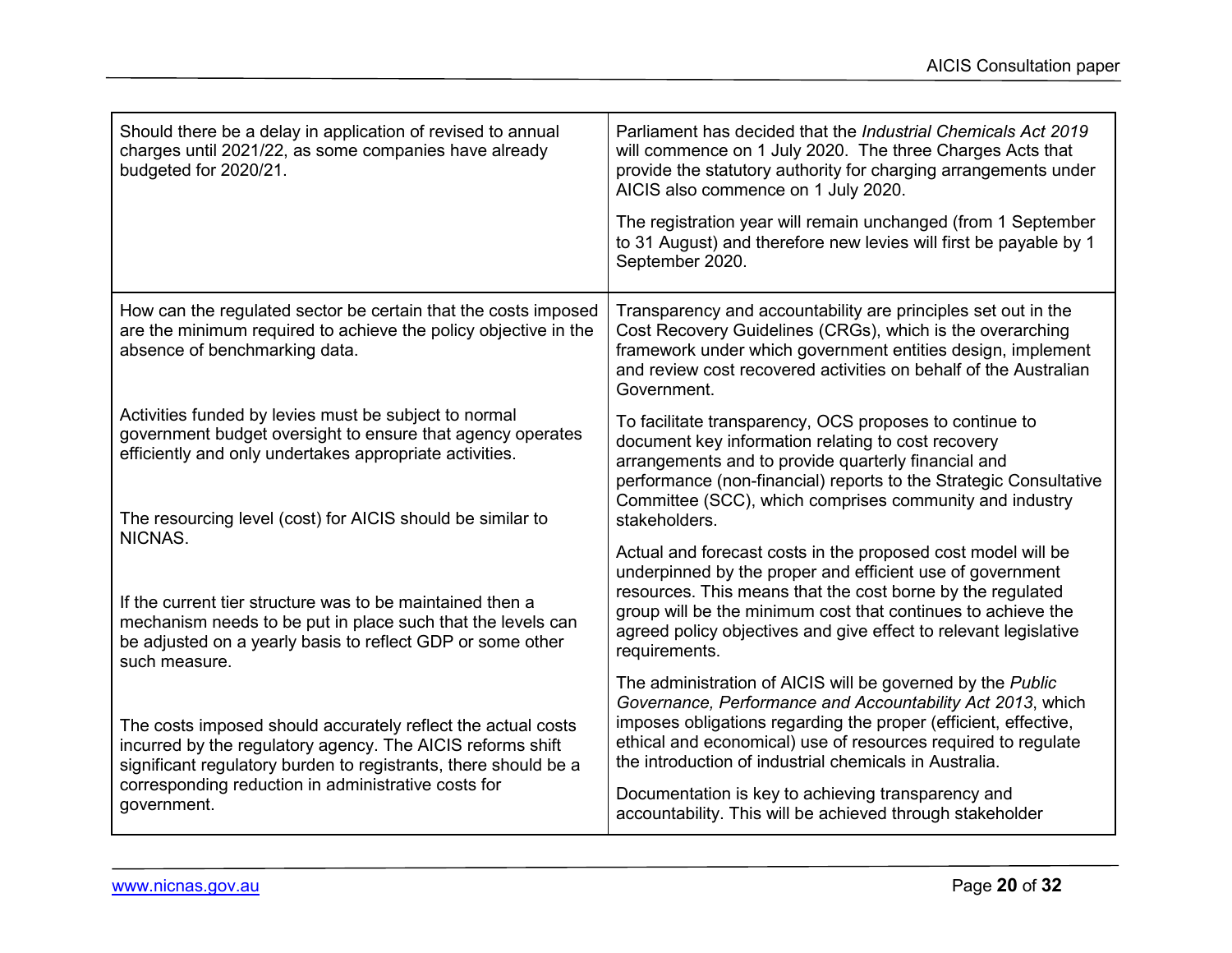|                                                                                                                                                                                                                                                                                                    | consultation such as this document and the CRIS that is<br>developed to support the scheme as well as annual CRIS<br>reviews.                                                                                                                                                                                                                                                                                   |
|----------------------------------------------------------------------------------------------------------------------------------------------------------------------------------------------------------------------------------------------------------------------------------------------------|-----------------------------------------------------------------------------------------------------------------------------------------------------------------------------------------------------------------------------------------------------------------------------------------------------------------------------------------------------------------------------------------------------------------|
| Proposed cost recovery construct                                                                                                                                                                                                                                                                   |                                                                                                                                                                                                                                                                                                                                                                                                                 |
| The proposed fee structure appears fair and reasonable.<br>General support for design of the cost recovery construct<br>outlined in the paper.                                                                                                                                                     | Stakeholder comments are noted.                                                                                                                                                                                                                                                                                                                                                                                 |
| The Australian Government Cost Recovery Guidelines do not<br>include the issue of equity and fairness – an important<br>principle, particularly in terms of tax design. These principles<br>should be strengthened through obligations under the Public<br>Governance and Accountability Act 2013. | The Australian Government Charging Framework is underpinned<br>by the following principles that assist in establishing the most<br>appropriate basis for charging arrangements:<br>transparency<br>$\bullet$<br>efficiency<br>performance<br>equity<br>simplicity<br>policy consistency.<br>As detailed above, AICIS will also be governed by the Public<br>Governance, Performance and Accountability Act 2013 |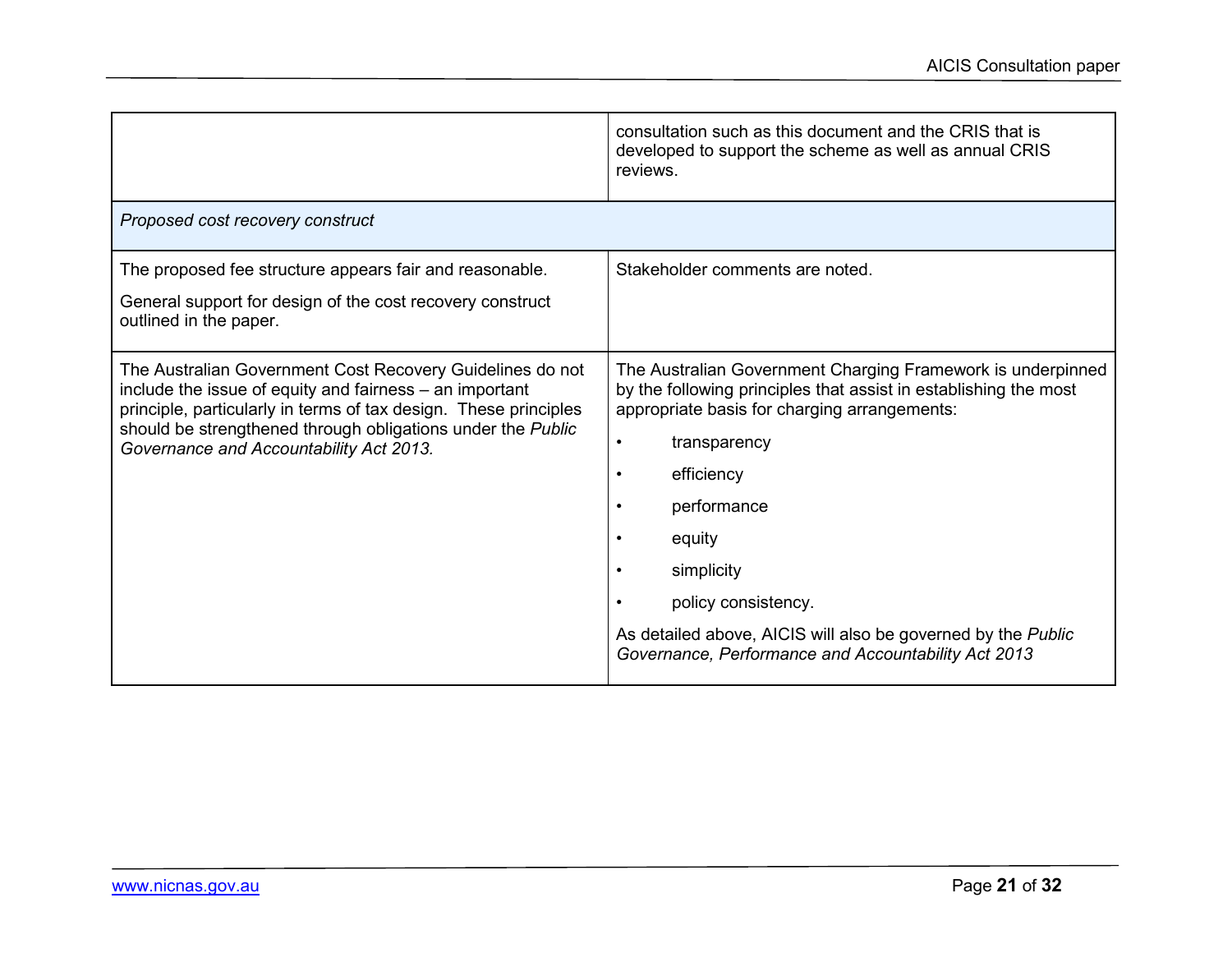| Fees and charges should be based on the level of risk<br>associated with the chemicals being introduced, not based on<br>the value of imports and the preferred levy option does not take<br>into account the risk of the introduced chemicals.                                           | Of the principles underpinning the Australian Government<br>Charging Framework (refer above), the use of risk of a chemical<br>as a basis for setting charges, only meets the principle of equity.<br>The use of risk profile as a proxy does not meet the other<br>principles: transparency, efficiency, performance, simplicity and<br>policy consistency, because AICIS will not have sufficient<br>information regarding the risks of all chemical introductions to<br>charge on this basis. |
|-------------------------------------------------------------------------------------------------------------------------------------------------------------------------------------------------------------------------------------------------------------------------------------------|--------------------------------------------------------------------------------------------------------------------------------------------------------------------------------------------------------------------------------------------------------------------------------------------------------------------------------------------------------------------------------------------------------------------------------------------------------------------------------------------------|
| Currently, companies have to report the combined financial<br>values of industrial and non-industrial, which is not fair, as a<br>minute quantity of industrial chemicals means that the entire<br>substance will be taxed.                                                               | The registration change is calculated on the value of industrial<br>chemicals introduced. Industrial chemicals may be imported as<br>discrete chemicals or finished products consisting of a mixture of<br>industrial chemicals.<br>There is no requirement to report values of chemicals that are<br>not industrial chemicals. This position will continue under AICIS.                                                                                                                         |
| Currently, under NICNAS, registration does not recognise a<br>corporate group that operates largely as a single entity. This<br>means that, in some cases, members are paying for multiple<br>registrations as a result of their existing business structures -<br>for the same products. | Stakeholder views are noted.<br>The registration obligations under the Industrial Chemicals Act<br>2019 apply to any 'person', which includes a body politic or<br>corporate as well as an individual (Acts Interpretation Act 1901).                                                                                                                                                                                                                                                            |
| Small businesses that only manufacture soap on a small-scale<br>should be exempt from paying fees and charges, including<br>hobbyists, provided that they have liability insurance. Their only<br>interaction with the regulator is to pay the registration fee.                          | Stakeholder views are noted.<br>In establishing levies payable by small-scale introducers, the<br>principles referred to above will be applied. This consultation<br>paper sets out fees and charges payable by the full range of<br>registrants.                                                                                                                                                                                                                                                |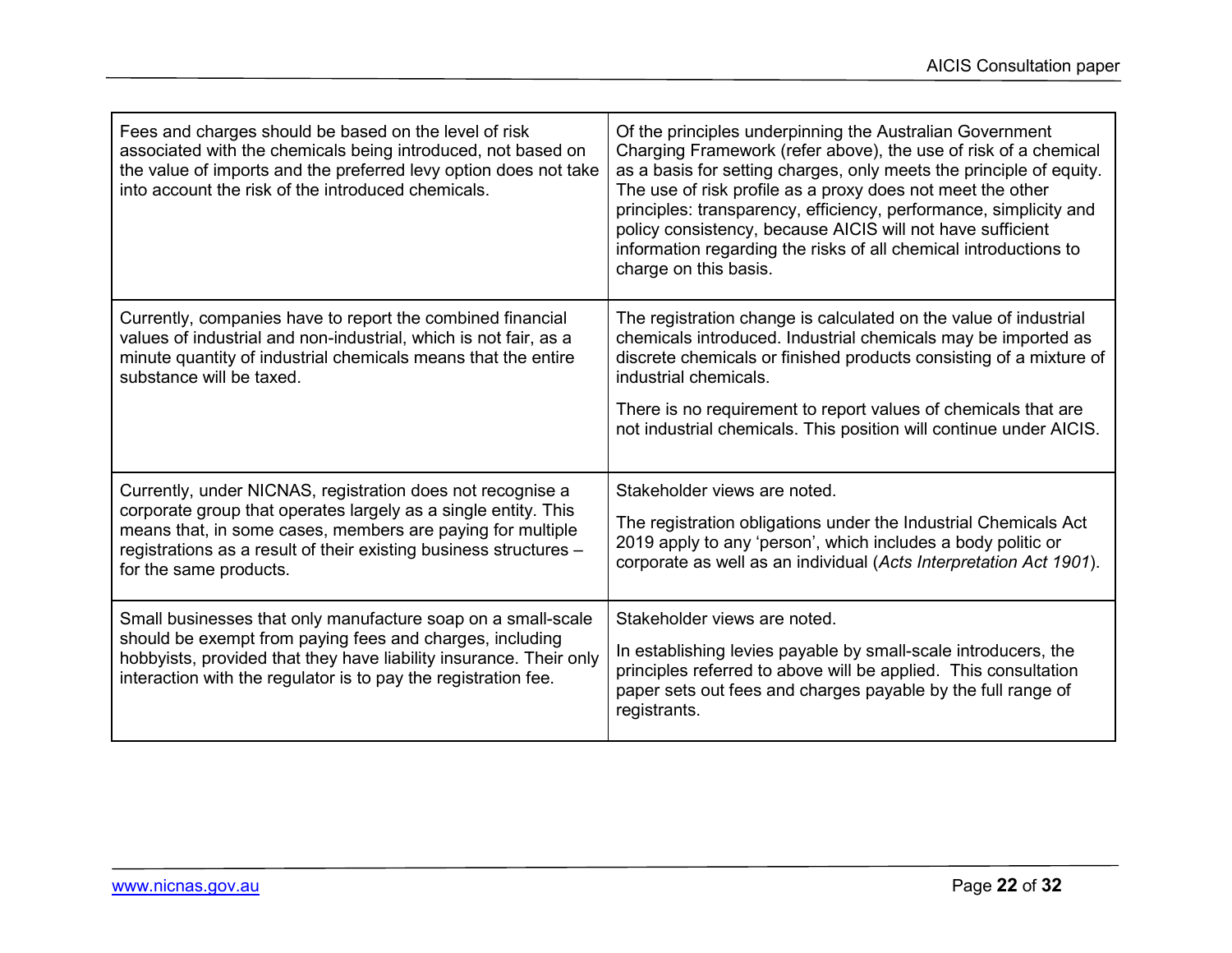| The introduction of Executive Director initiated activities brings<br>together two income streams and these two funds combined<br>should be adequate to fund the program.<br>Comparable economies such as Canada and the USA fund<br>their existing chemicals programs rather than make industry<br>bear the burden.                                                                                                                                                                                                                                                                                                                                                                                                                    | While the objective of the new scheme will remain the same as<br>the current scheme, the way in which this objective is achieved<br>is shifting significantly. The cost of delivering the new scheme<br>will be independently costed using a combination of historical<br>data and management estimates. These charging<br>arrangements will be reviewed annually.<br>The Australian Government policy is that the full cost of<br>administering AICIS will be recovered from the regulated<br>industry. |
|-----------------------------------------------------------------------------------------------------------------------------------------------------------------------------------------------------------------------------------------------------------------------------------------------------------------------------------------------------------------------------------------------------------------------------------------------------------------------------------------------------------------------------------------------------------------------------------------------------------------------------------------------------------------------------------------------------------------------------------------|----------------------------------------------------------------------------------------------------------------------------------------------------------------------------------------------------------------------------------------------------------------------------------------------------------------------------------------------------------------------------------------------------------------------------------------------------------------------------------------------------------|
| There has been much confusion about who is required to pay<br>the registration fees. It should be made very clear in future so<br>that all companies are either eligible to pay fees or not.                                                                                                                                                                                                                                                                                                                                                                                                                                                                                                                                            | Stakeholders will be advised of their regulatory obligations<br>through the website, stakeholder newsletters and stakeholder<br>education activities.<br>In addition, telephone and online information services are<br>available to stakeholders wishing to seek clarification of their<br>legal obligations.                                                                                                                                                                                            |
| Imported finished goods should not be considered industrial<br>chemicals and should not be included in the charging structure.<br>Classification of "industrial chemicals" should be revised-<br>specialist products that are used for life science research and<br>imported under strict AQIS guidelines and permits to be used<br>by scientists under very controlled conditions should not be<br>classified as industrial chemicals.<br>The funding of the program ignores the way manufacturers and<br>importers are defined according to the Competition &<br>Consumer Act 2010.<br>Companies with current ISO certified status are far more likely<br>to ensure that their chemistry does not have unintended<br>adverse impacts. | The Industrial Chemicals Act 2019 defines the following terms:<br>industrial chemical, industrial use, import, manufacture and<br>introduce.<br>These definitions are broadly consistent with those under the<br>Industrial Chemicals (Notification and Assessment) Act 1989.<br>Cost recovery arrangements will be applied consistently with<br>these legislative definitions.                                                                                                                          |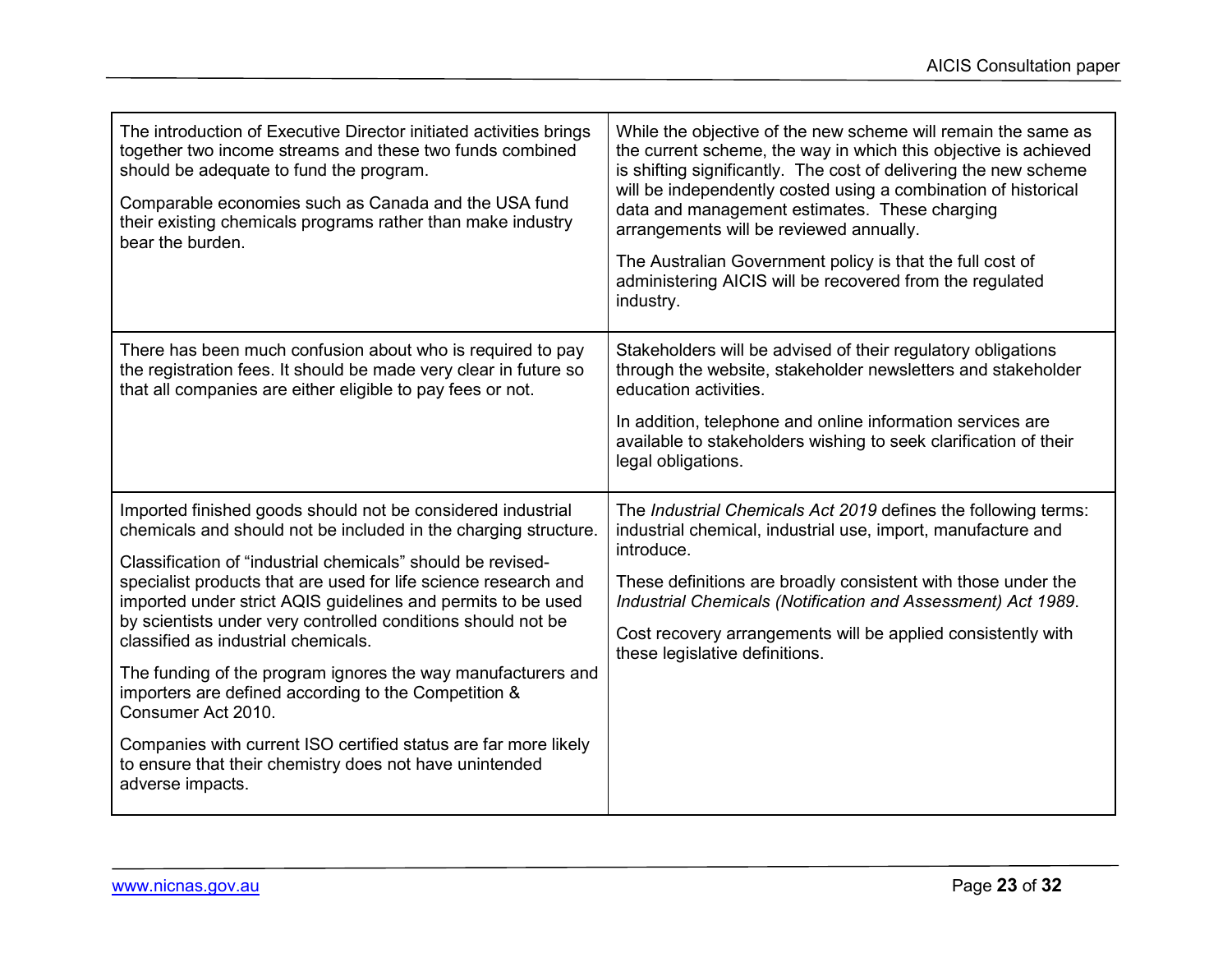| The reform is meant to provide for a more streamlined approach<br>which should result in a more efficient use of resources. Many of<br>the AICIS capabilities should reduce the regulatory effort<br>required by staff such as the refocusing of regulatory effort<br>proportionate to the risk, the introduction and reliance of IT<br>capability and greater use of international risk assessments.                                                                                                               | As detailed in Figure 4 of the Principles paper, an activity based<br>costing (ABC) methodology will be used to allocate all direct and<br>indirect costs associated with delivering the new scheme, to<br>each activity and subsequently each charge point.<br>The cost base will primarily be comprised of:                                                                                                                           |
|---------------------------------------------------------------------------------------------------------------------------------------------------------------------------------------------------------------------------------------------------------------------------------------------------------------------------------------------------------------------------------------------------------------------------------------------------------------------------------------------------------------------|-----------------------------------------------------------------------------------------------------------------------------------------------------------------------------------------------------------------------------------------------------------------------------------------------------------------------------------------------------------------------------------------------------------------------------------------|
|                                                                                                                                                                                                                                                                                                                                                                                                                                                                                                                     | • Direct costs such as labour costs and some supplier costs that<br>can be directly traced to a specific activity.                                                                                                                                                                                                                                                                                                                      |
|                                                                                                                                                                                                                                                                                                                                                                                                                                                                                                                     | • Indirect costs including corporate costs such as finance, human<br>resources and property, which will be driven to activities using<br>relevant activity drivers that will reflect the link between the cost<br>of the services and the likely amount of those services absorbed<br>to the amount allocated.                                                                                                                          |
|                                                                                                                                                                                                                                                                                                                                                                                                                                                                                                                     | • Capital costs including depreciation and capital investment,<br>where appropriate.                                                                                                                                                                                                                                                                                                                                                    |
| Public interest activities should be government funded - such<br>activities include performance and financial reporting; public<br>interest disclosure activities and freedom of information<br>requests; Executive Director initiated evaluations; referral or<br>risk recommendations arising from Executive Director initiated<br>evaluations; stakeholder engagement; giving effect to<br>Australia's obligations under international agreements; and<br>advice to the government and the responsible Minister. | Government policy is that the full cost of administering the<br>Australian Industrial Chemicals Introduction Scheme (AICIS) will<br>be recovered from the regulated industry, in accordance with the<br>Australian Government Charging Framework.<br>The cost recovery of all AICIS activities through fees for services<br>and annual levies was reconfirmed by Government through the<br>reform process and supported by legislation. |
| Where government decides to incentivise certain outcomes,<br>the cost associated with the provision of those incentives<br>should be funded from normal government appropriations.                                                                                                                                                                                                                                                                                                                                  |                                                                                                                                                                                                                                                                                                                                                                                                                                         |
| The cost of staff training to develop the necessary skills to<br>interpret the data (for example non-animal test data) should not<br>be borne by industry.                                                                                                                                                                                                                                                                                                                                                          |                                                                                                                                                                                                                                                                                                                                                                                                                                         |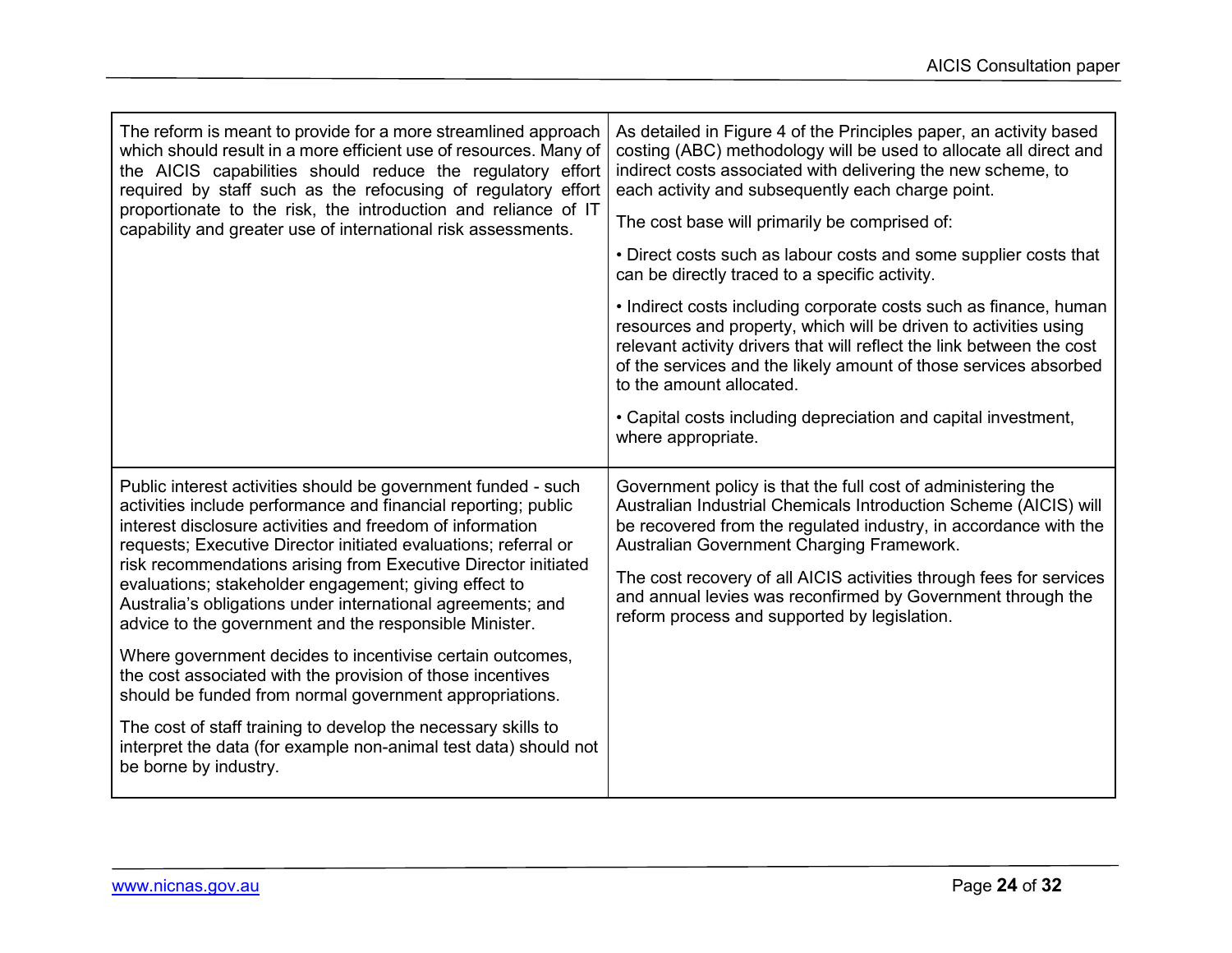| Full details regarding the total costs – including upfront capital<br>as well as ongoing costs - of the new scheme, and the<br>investment required for the additional ICT functionality and<br>transitioning to AICIS, should be made available at the next<br>stage of the consultation process. | Further information on cost recovery arrangements is included in<br>this consultation paper on which further public comment is<br>sought.                                                                               |
|---------------------------------------------------------------------------------------------------------------------------------------------------------------------------------------------------------------------------------------------------------------------------------------------------|-------------------------------------------------------------------------------------------------------------------------------------------------------------------------------------------------------------------------|
| A levy should not be a major source of funding - it should only<br>be used to fund activities that cannot be directly cost recovered<br>in the form of fees for services.                                                                                                                         | The characteristics of each AICIS activity will determine the type<br>of cost recovery mechanism used.<br>There are two types of cost recovery mechanism that will be<br>applied as defined in the CRG's:               |
|                                                                                                                                                                                                                                                                                                   | • Cost recovery fees—fees charged when a good, service or<br>regulation is provided directly to a specific individual or<br>organisation.                                                                               |
|                                                                                                                                                                                                                                                                                                   | Cost recovery levies—charges imposed when a good, service or<br>regulation is provided to a group of individuals or organisations<br>(e.g. an industry sector) rather than to a specific individual or<br>organisation. |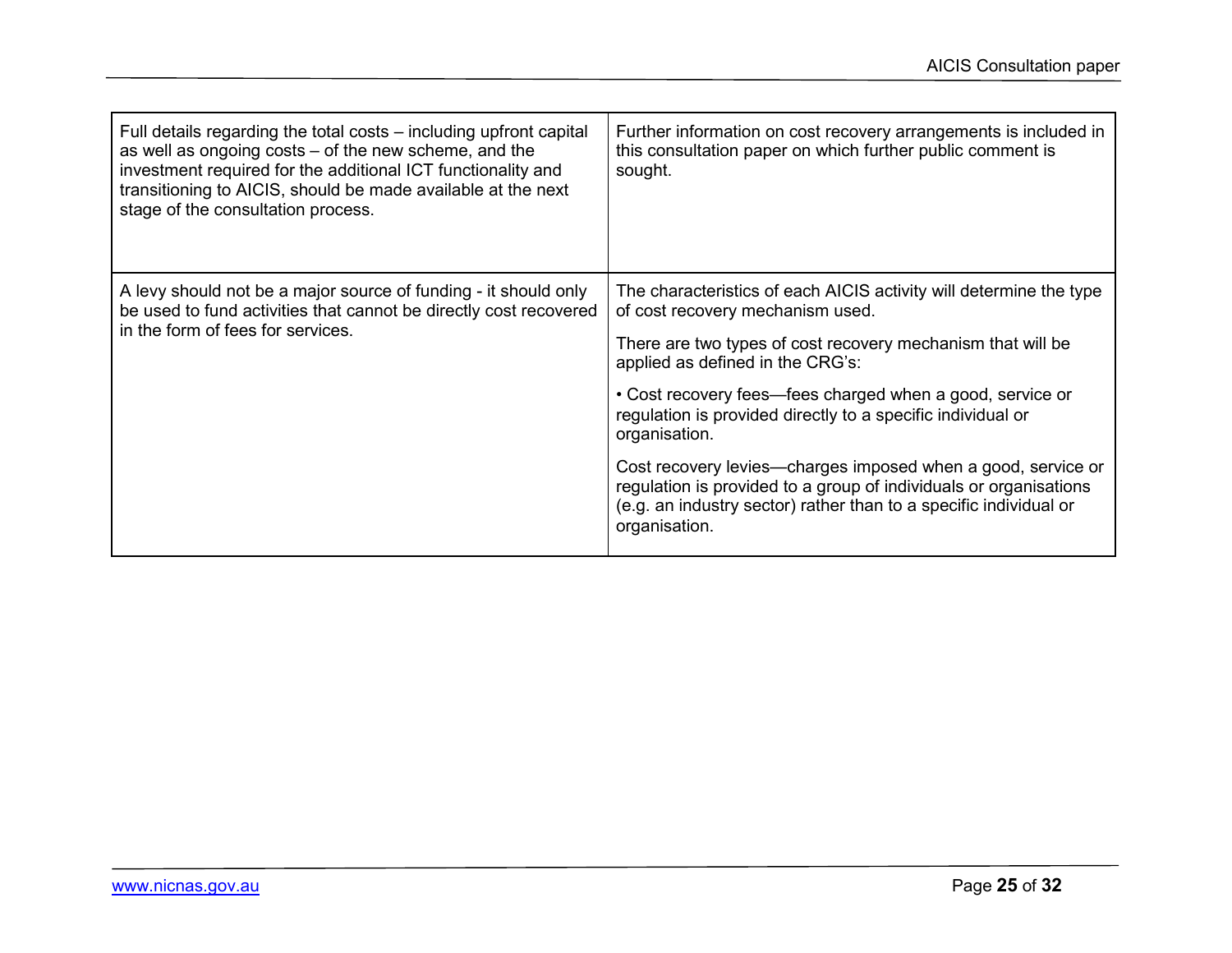| Annual Registration charge - general                                                                                                                                                                          |                                                                                                                                                                                                                                                                                                                                                                                                                                     |
|---------------------------------------------------------------------------------------------------------------------------------------------------------------------------------------------------------------|-------------------------------------------------------------------------------------------------------------------------------------------------------------------------------------------------------------------------------------------------------------------------------------------------------------------------------------------------------------------------------------------------------------------------------------|
| There is no value for the payment - only interaction with<br>NICNAS has been through request for payment each year.                                                                                           | Registration allows chemical introducers (importers and<br>manufactures) to legally introduce industrial chemicals into<br>Australia to understand their obligations to understand the risks<br>of the chemicals.                                                                                                                                                                                                                   |
|                                                                                                                                                                                                               | Registration application fees (currently \$200 under NICNAS)<br>reflect the cost of administering the activities associated with the<br>registration of industrial chemical introducers. The registration<br>charge funds regulatory activities where a direct beneficiary of<br>the service cannot be identified.                                                                                                                  |
|                                                                                                                                                                                                               | Under AICIS, in addition to registration, introducers will interact<br>with the scheme through the additional obligations under the Act<br>such as pre-introduction reporting, post-market declarations,<br>responding to requests for information associated with<br>compliance monitoring activities, and utilising a range of<br>resources on the AICIS website to promote compliance with the<br>Industrial Chemicals Act 2019. |
| Collecting the previous financial year's introduction value will<br>increase the regulatory burden on industry as they will be<br>required to separate the introduction value from other financial<br>values. | Introducers are currently required to keep records associated<br>with the introduction of relevant industrial chemicals. The use of<br>the previous year's introduction value provides certainty to both<br>AICIS and the introducer with regard to the amount payable.                                                                                                                                                             |
|                                                                                                                                                                                                               | This reduces the regulatory burden associated with the current<br>estimation of the forthcoming year's registration value, a<br>reassessment of the registration charge, and in many cases a<br>second payment at the end of the registration year.                                                                                                                                                                                 |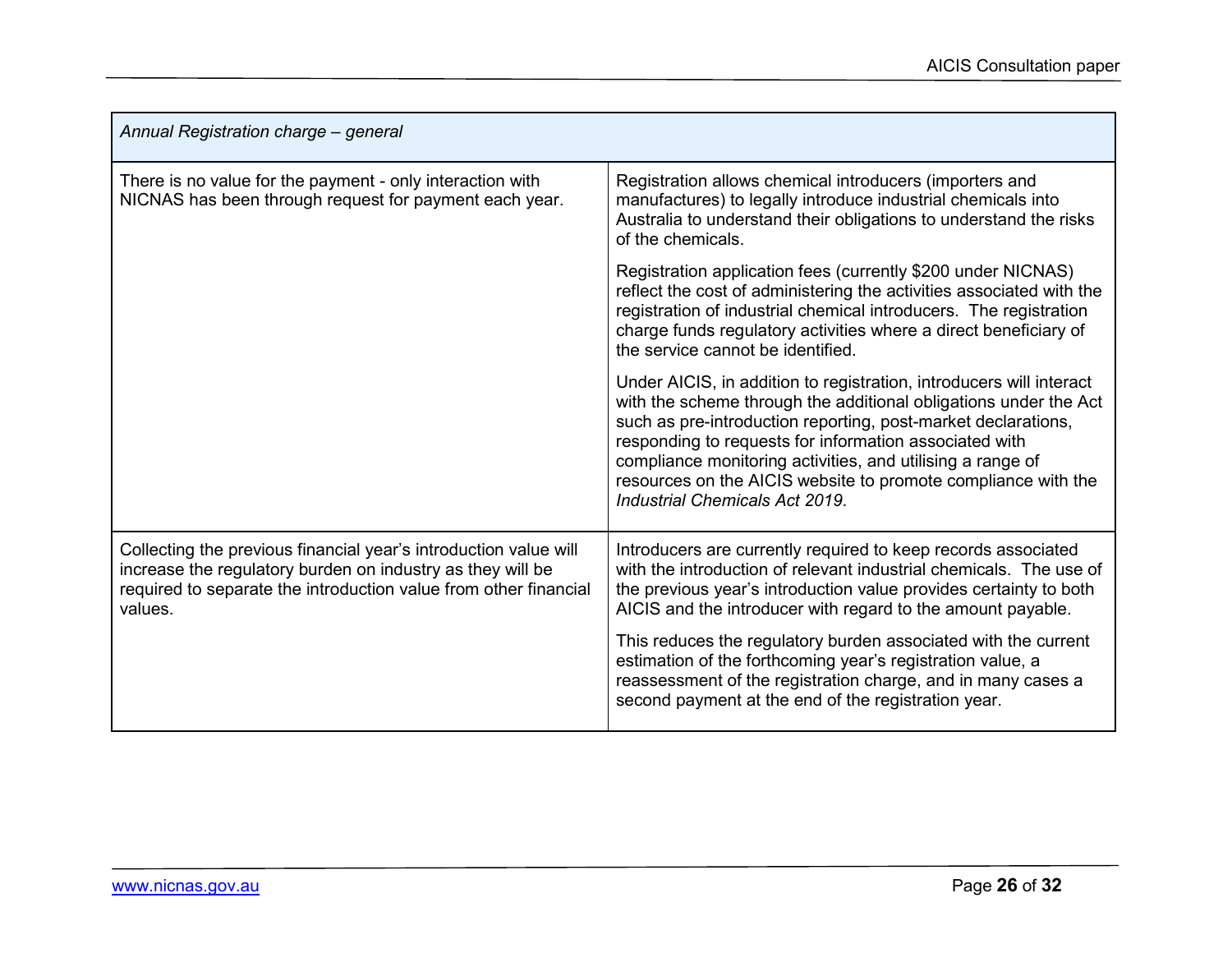| Currently, increases in levies when transitioning between<br>registration levels, especially from category C to D, is too high.                                            | Stakeholder views are noted.<br>In establishing the most appropriate basis for charging<br>arrangements the principles that underpin the Australian<br>Government Charging Framework will be applied (refer above<br>for details). These principles include equity.                                                                                                                                                                                                                                                                                               |
|----------------------------------------------------------------------------------------------------------------------------------------------------------------------------|-------------------------------------------------------------------------------------------------------------------------------------------------------------------------------------------------------------------------------------------------------------------------------------------------------------------------------------------------------------------------------------------------------------------------------------------------------------------------------------------------------------------------------------------------------------------|
| Given the complex nature of the chemistry supply chain, a levy<br>will lead to many instances of double/multiple taxation.                                                 | Registration obligations apply only to the importer or<br>manufacturer of relevant industrial chemicals and not<br>downstream formulators and distributors.                                                                                                                                                                                                                                                                                                                                                                                                       |
| The commencement date of the new scheme is before the end<br>of the registration year under NICNAS. Will a partial refund be<br>offered for fees and charges already paid? | The Parliament has decided that the <i>Industrial Chemicals Act</i><br>2019 will commence on 1 July 2020. While the Charges Acts<br>giving statutory authority for charging arrangements under AICIS<br>also commence on 1 July 2020, the registration year will remain<br>unchanged (from 1 September to 31 August) and therefore new<br>levies will first be payable by 1 September 2020. Transitional<br>arrangements mean that NICNAS registration for 2019-20 will<br>automatically convert to AICIS registration for the period 1 July -<br>31 August 2020. |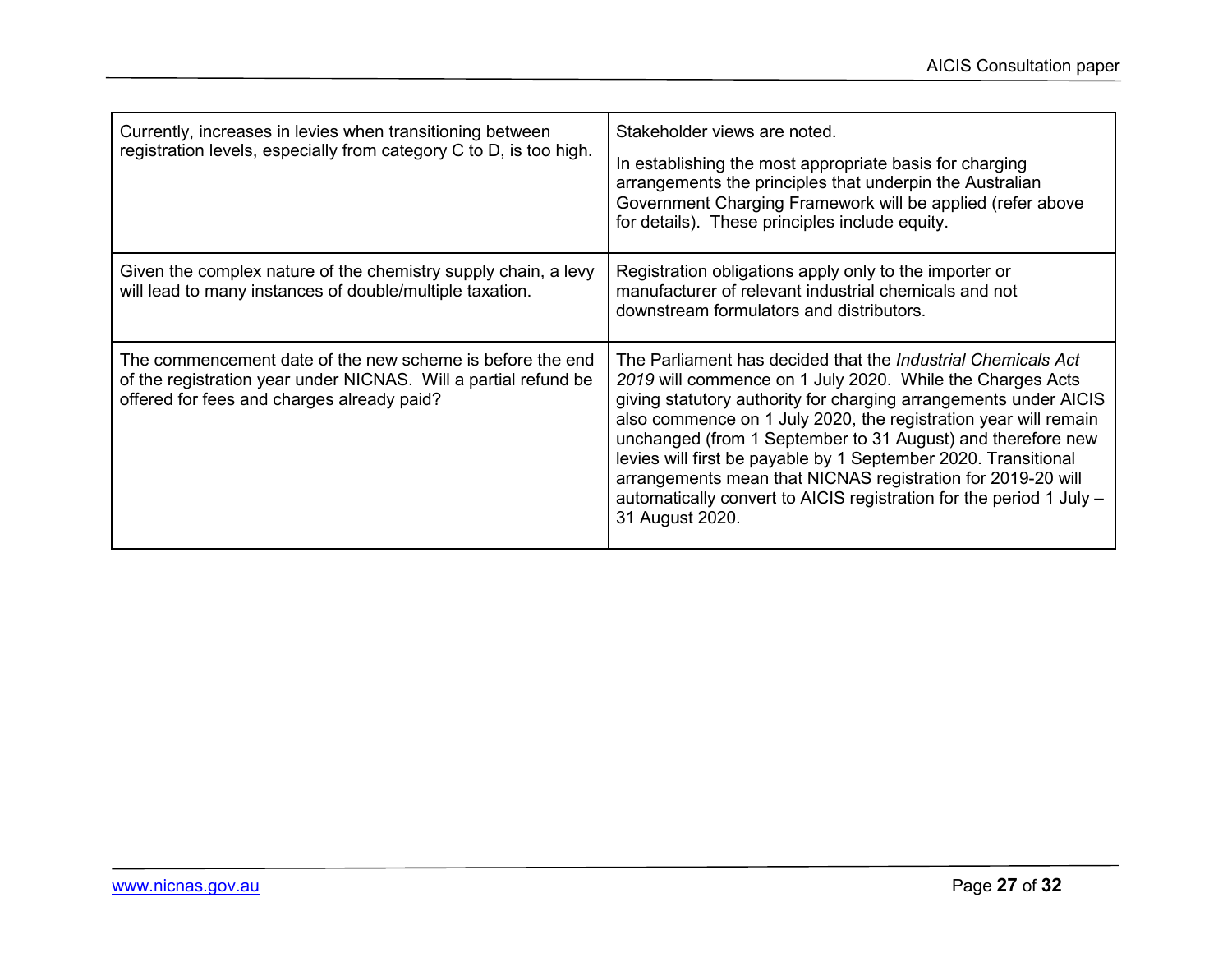| Annual Registration charge - preferred option                                                                                                                                                                                                                                                                                   |                                                                                                                                                                                                                                                                                           |  |
|---------------------------------------------------------------------------------------------------------------------------------------------------------------------------------------------------------------------------------------------------------------------------------------------------------------------------------|-------------------------------------------------------------------------------------------------------------------------------------------------------------------------------------------------------------------------------------------------------------------------------------------|--|
| The preferred levy option of a 0.26% of introduction value could<br>work well however this would depend on the maximum cap.                                                                                                                                                                                                     | Stakeholder views will be taken into account when establishing<br>the most appropriate basis for charging arrangements.                                                                                                                                                                   |  |
| If a levy is to be introduced, it must be capped no higher than<br>the current category D levy, otherwise the preferred 0.26% flat<br>rate will be unreasonable, especially for small businesses or<br>business that operate on small margins.                                                                                  | The principles underpinning the Australian Government<br>Charging Framework (refer above for details) will be considered<br>in establishing the most appropriate basis for charging<br>arrangements.                                                                                      |  |
| The preferred sliding scale based on a fixed percentage is not<br>justified because<br>This approach adversely impacts high volume yet low<br>$\blacksquare$<br>margin chemicals in competitive markets<br>There is no justification for costs increasing by multiple of<br>$\overline{a}$<br>x10.48 under the preferred option | Further information on cost recovery arrangements, including a<br>cap on levies is included in this consultation paper on which<br>further public comment is sought.                                                                                                                      |  |
| Annual Registration charge - impact on small business                                                                                                                                                                                                                                                                           |                                                                                                                                                                                                                                                                                           |  |
| Fees are out of proportion for small businesses.<br>The current level A with an upper threshold of \$100,000 is not<br>equitable as very small hobbyists pay the same fee as small to<br>medium sized businesses.                                                                                                               | Stakeholder views and the principles underpinning the Australian<br>Government Charging Framework (refer above for details) will<br>be taken into account in establishing the most appropriate basis<br>for charging arrangements, and will be subject to further public<br>consultation. |  |
| Annual Registration charge – alternate options proposed in submissions                                                                                                                                                                                                                                                          |                                                                                                                                                                                                                                                                                           |  |
| An alternative option could be a tiered annual registration<br>charge based on the previous financial year's introduction.                                                                                                                                                                                                      | Stakeholder views and the principles underpinning the Australian<br>Government Charging Framework (refer above for details) will                                                                                                                                                          |  |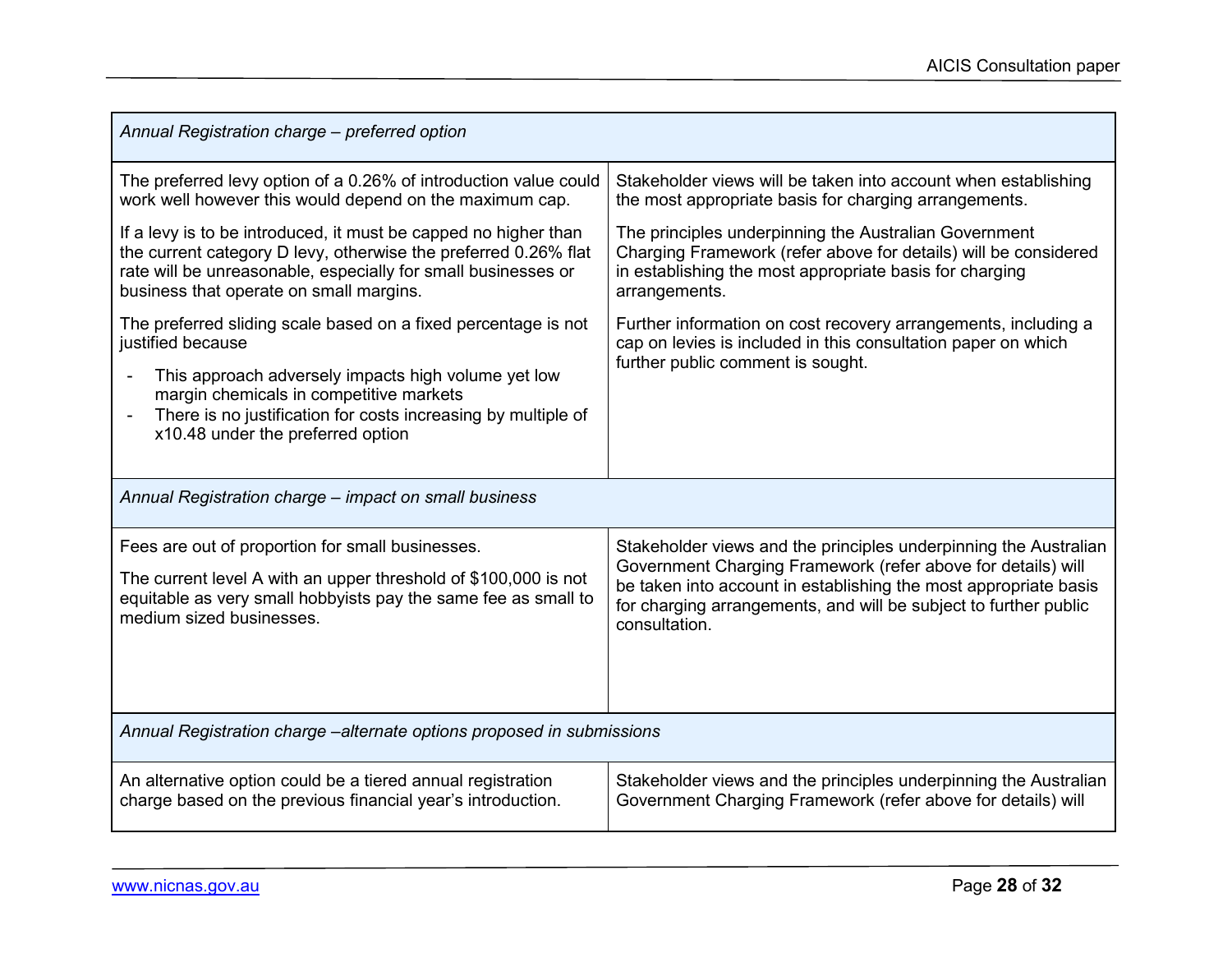| A modification of the current tiered structure with more tiers will<br>reduce regulatory burden.                                                                                                                                                                                                                       | be taken into account in establishing the most appropriate<br>charging arrangements.                                                                                                                                                                                                                                                              |
|------------------------------------------------------------------------------------------------------------------------------------------------------------------------------------------------------------------------------------------------------------------------------------------------------------------------|---------------------------------------------------------------------------------------------------------------------------------------------------------------------------------------------------------------------------------------------------------------------------------------------------------------------------------------------------|
| Imports of \$5 million (the current threshold for (Level D) at the<br>current AUD/USD exchange rate does not equate to a large<br>business. Small to medium size businesses have been paying<br>the same levy as major corporate companies. An additional tier<br>at around \$25 - 30 million would be more equitable. |                                                                                                                                                                                                                                                                                                                                                   |
| <b>Fees for services</b>                                                                                                                                                                                                                                                                                               |                                                                                                                                                                                                                                                                                                                                                   |
| General support for fees for services identified in the Principles<br>Paper.                                                                                                                                                                                                                                           | Stakeholder views are noted.                                                                                                                                                                                                                                                                                                                      |
| Agree with a tiered fee for assessed introductions based on<br>effort required, however introducers may not be aware of the<br>assessment effort upfront.                                                                                                                                                              | Guidance material and training will be made available to<br>stakeholders to better understand the requirements of the new<br>scheme.                                                                                                                                                                                                              |
| There should not be a flat fee for listing a chemical on the<br>inventory before 5 years, as the notifier has effectively granted<br>the opportunity for other companies to introduce the chemical<br>without assessment.                                                                                              | Under the <i>Industrial Chemicals Act 2019</i> , the holder of an<br>assessment certificate may apply for the chemical to be listed on<br>the Inventory before 5 years. Before listing the chemical, there<br>are legislative processes to be undertaken, particularly to protect<br>commercially sensitive information. The beneficiaries of the |
| The applicable fee should be a basic administrative fee, where<br>the applicant is only the Certificate holder or and CBI Holder.                                                                                                                                                                                      | protections granted through undertaking these processes are the<br>certificate holders and therefore setting a flat fee is consistent<br>with the Cost Recovery Guidelines.                                                                                                                                                                       |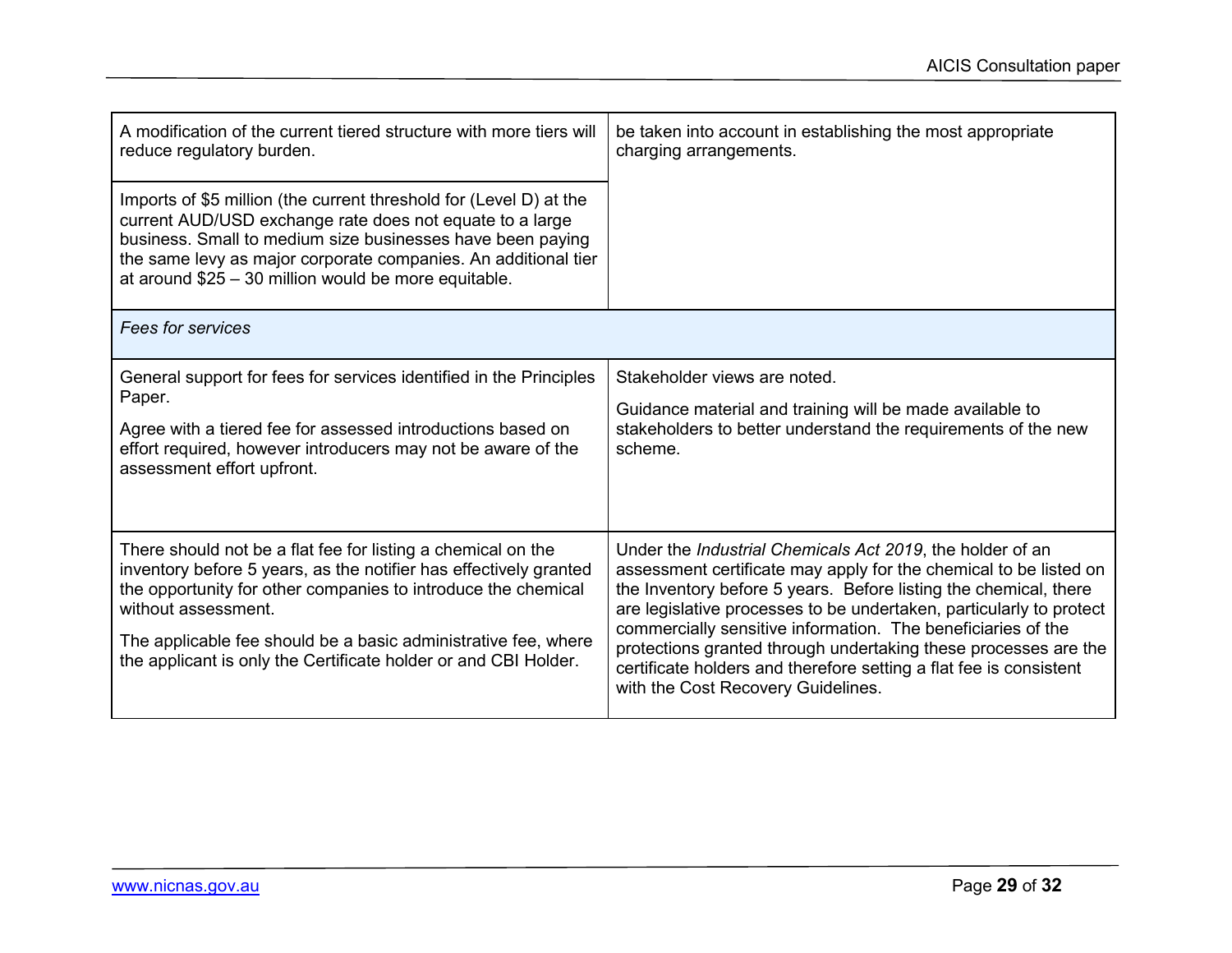| Other regional regulators do not charge fees for protection of<br>commercially sensitive information. AICIS should do the same.                                                                                                                                                                                                                  | Government policy is that the full cost of administering the<br>Australian Industrial Chemicals Introduction Scheme (AICIS) will<br>be recovered from the regulated industry, in accordance with the<br>Australian Government Charging Framework.<br>This includes recovering the cost of regulatory effort associated<br>with undertaking legislative processes to protect commercially<br>sensitive information.                                                                                                                                                                                  |
|--------------------------------------------------------------------------------------------------------------------------------------------------------------------------------------------------------------------------------------------------------------------------------------------------------------------------------------------------|-----------------------------------------------------------------------------------------------------------------------------------------------------------------------------------------------------------------------------------------------------------------------------------------------------------------------------------------------------------------------------------------------------------------------------------------------------------------------------------------------------------------------------------------------------------------------------------------------------|
| Possible activities which could be funded by the applicant<br>rather than the levy as a flat fee - receiving an annual<br>declaration (direct beneficiary); changes to persons covered by<br>certificates, changes to certificate holders and cancelling<br>certificate (direct beneficiary).                                                    | Historical evidence suggest that the volumes of these activities<br>will be low. In such cases, it is not efficient to fund these<br>activities through fees for services. They have been included in<br>the levy pool for the first year of AICIS operation. A review of<br>cost recovery arrangements will be undertaken in 2021-2022<br>and if volumes of these activities in the first year are significant,<br>fees for services will be determined and they will be moved out<br>of the levy pool. The annual CRIS will indicate any proposed<br>change and stakeholder views will be sought. |
| Funding compliance monitoring and enforcement activities                                                                                                                                                                                                                                                                                         |                                                                                                                                                                                                                                                                                                                                                                                                                                                                                                                                                                                                     |
| General support for the greater emphasis on post-market<br>monitoring in a risk based framework to protect human health<br>and the environment. There should be significant fines in place<br>to deter under-reporting by industry.<br>Monitoring and enforcement will be ineffective without a<br>separate dedicated budget for the activities. | Stakeholder views are noted.                                                                                                                                                                                                                                                                                                                                                                                                                                                                                                                                                                        |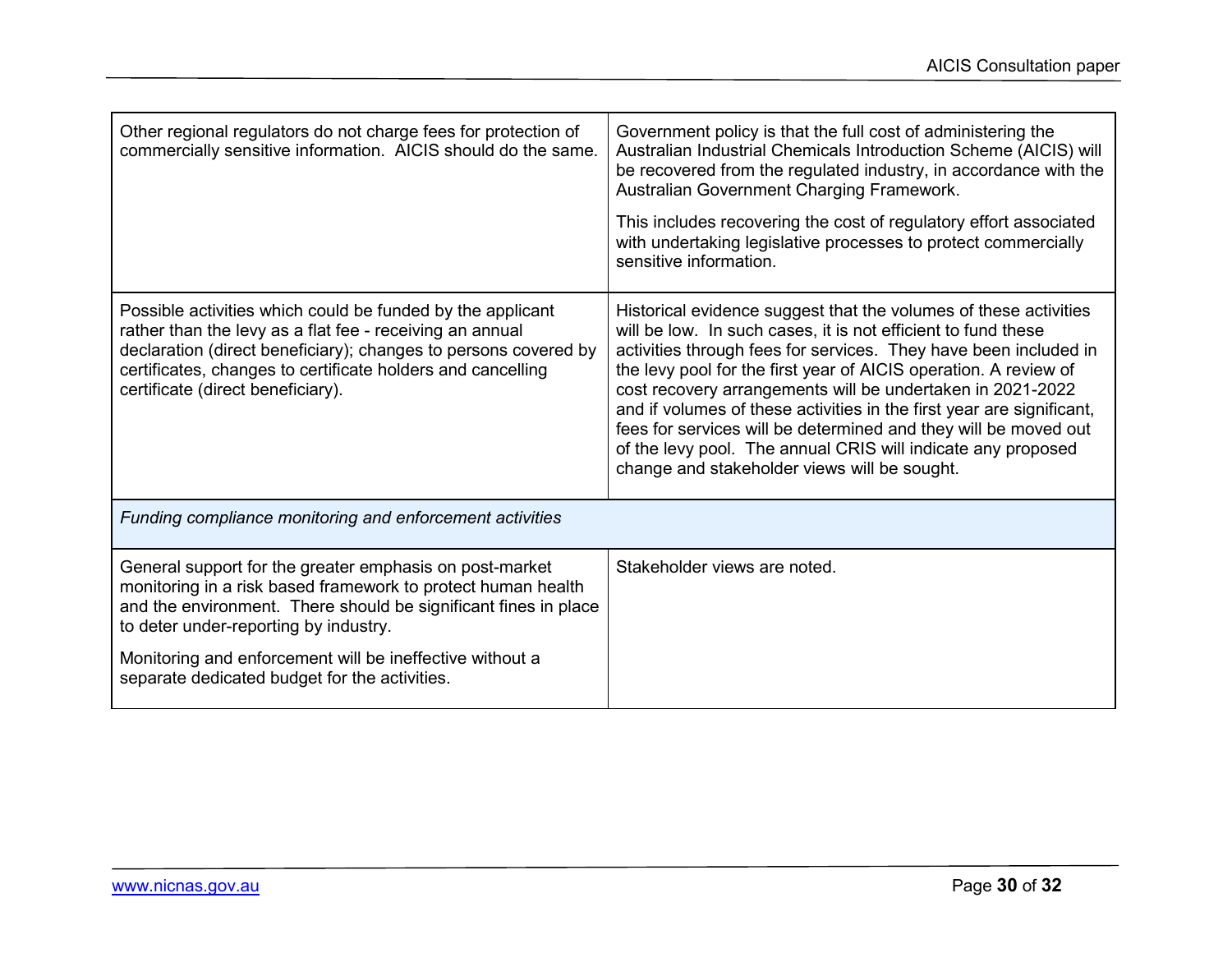| There will be an increased compliance and monitoring role with<br>increased powers, but will remain an activity which NICNAS<br>currently undertakes.                                                                                                                                                                                                                                                                         | The new scheme is significantly different from NICNAS. It has<br>been designed to be a more risk proportionate regulatory<br>scheme, while maintaining Australia's robust health, safety and<br>environmental standards. For example, lower risk chemical<br>introductions will have streamlined introduction pathways,<br>resulting in reduced regulatory burden for industry and greater<br>use of international assessment materials, including through a<br>streamlined introduction pathway for introductions that have<br>been assessed by a trusted international body.<br>In order to maintain health and environmental protections, new<br>and contemporary compliance tools powers, are available to<br>support a risk proportionate enforcement effort. New powers are<br>also available to the regulator to intervene where the risks from a<br>chemical introduction cannot otherwise be managed. The<br>application of these compliance powers require greater<br>compliance resources. |
|-------------------------------------------------------------------------------------------------------------------------------------------------------------------------------------------------------------------------------------------------------------------------------------------------------------------------------------------------------------------------------------------------------------------------------|-------------------------------------------------------------------------------------------------------------------------------------------------------------------------------------------------------------------------------------------------------------------------------------------------------------------------------------------------------------------------------------------------------------------------------------------------------------------------------------------------------------------------------------------------------------------------------------------------------------------------------------------------------------------------------------------------------------------------------------------------------------------------------------------------------------------------------------------------------------------------------------------------------------------------------------------------------------------------------------------------------|
| Miscellaneous issues                                                                                                                                                                                                                                                                                                                                                                                                          |                                                                                                                                                                                                                                                                                                                                                                                                                                                                                                                                                                                                                                                                                                                                                                                                                                                                                                                                                                                                       |
| Accurate information regarding the chemical composition of<br>products should come from the manufacturer. In most cases<br>the importer has little technical information about the chemical,<br>except what the manufacturer supplies.<br>The new scheme will require introducers to provide more<br>information for categorisation (Exempted and reported<br>introductions) than currently required to determine exemptions. | Stakeholder views are noted.<br>However, these issues are unrelated to the cost recovery<br>arrangements for the new scheme.                                                                                                                                                                                                                                                                                                                                                                                                                                                                                                                                                                                                                                                                                                                                                                                                                                                                          |
| AICIS fees and charges should include an additional level of<br>accountability for unauthorised distributors and that it be<br>compulsory for an industrial chemical introducer to lodge a<br>complete record of SDS sheets with NICNAS.                                                                                                                                                                                      | The Industrial Chemicals Act 2019 does not require industrial<br>chemical introducers to lodge SDSs with AICIS.<br>Worker Health and Safety matters are governed by the Safe<br>Work Australia Act 2008, administered by Safe Work Australia.                                                                                                                                                                                                                                                                                                                                                                                                                                                                                                                                                                                                                                                                                                                                                         |